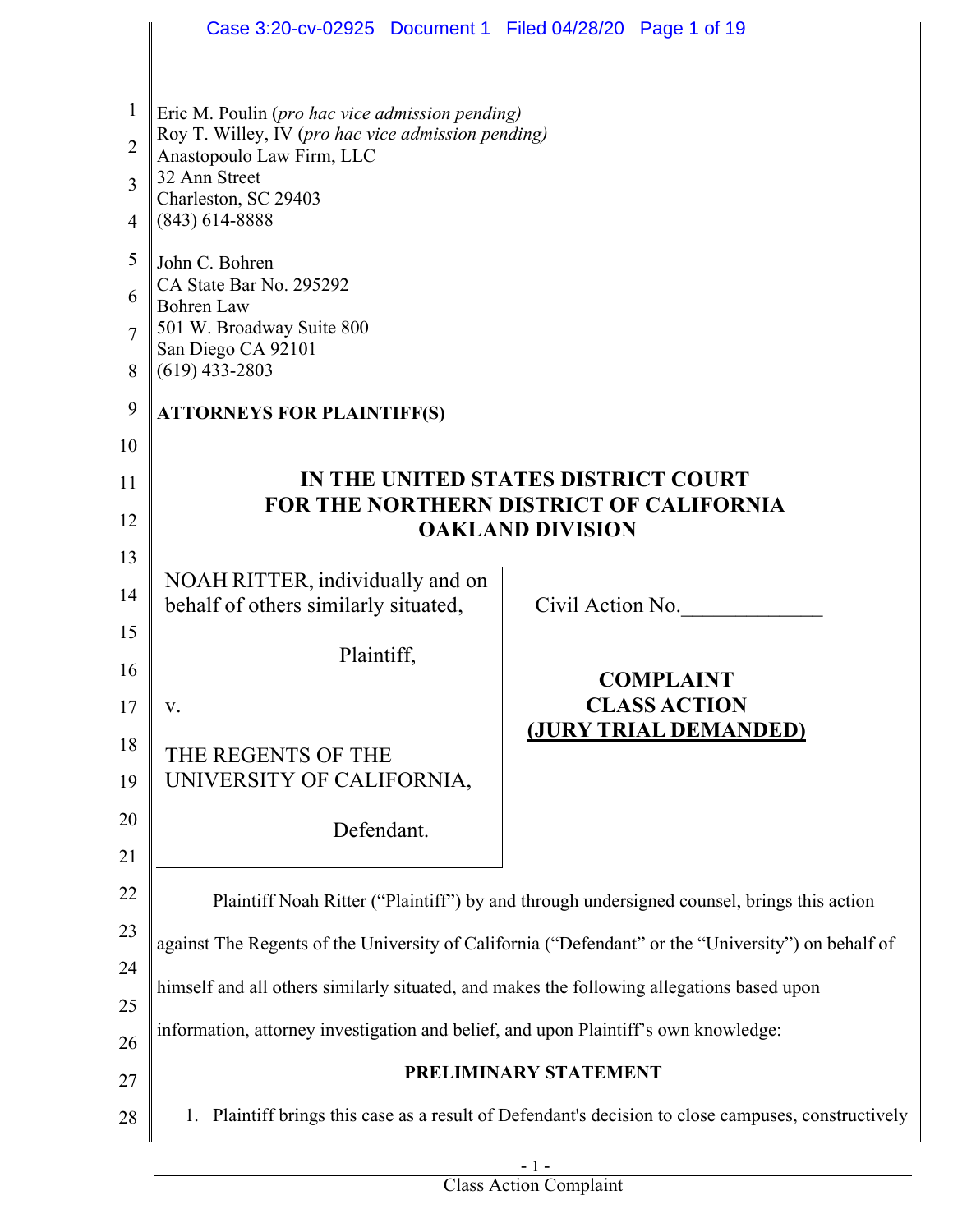# Case 3:20-cv-02925 Document 1 Filed 04/28/20 Page 2 of 19

| $\mathbf{1}$   |    | evict students, and transition all classes to an online/remote format as a result of the Novel    |
|----------------|----|---------------------------------------------------------------------------------------------------|
| $\overline{2}$ |    | Coronavirus Disease ("COVID-19").                                                                 |
| 3              |    | 2. While closing campuses and transitioning to online classes was the right thing for Defendant   |
| 4              |    | to do, this decision deprived Plaintiff and the other members of the Class from recognizing       |
| 5<br>6         |    | the benefits of in-person instruction, access to campus facilities, student activities, and other |
| 7              |    | benefits and services in exchange for which they had already paid fees and tuition.               |
| 8              |    | 3. Defendant has either refused to provide reimbursement for the tuition, fees and other costs    |
| 9              |    | that Defendant is no longer providing, or has provided inadequate and/or arbitrary                |
| 10             |    | reimbursement that does not fully compensate Plaintiff and members of the Class for their         |
| 11             |    | loss.                                                                                             |
| 12             | 4. | This action seeks refunds of the amount Plaintiff and other members of the Class are owed         |
| 13             |    | on a pro-rata basis, together with other damages as pled herein.                                  |
| 14<br>15       |    | <b>PARTIES</b>                                                                                    |
|                |    |                                                                                                   |
| 16             | 5. | The University of California is the multi-campus public university system for the state of        |
|                |    |                                                                                                   |
| 17             |    | California, consisting of ten $(10)$ constituent institutions throughout the state.               |
| 18             | 6. | The University of California is governed by the Board of Regents, as established in Article       |
| 19             |    | IX, section 9 of the California State Constitution.                                               |
| 20             | 7. | The Regents of the University of California office is located in Oakland, California.             |
| 21<br>22       | 8. | The Regents of the University of California has full powers of organization and government,       |
| 23             |    | subject only to such legislative control as may be necessary to insure the security of its funds  |
| 24             |    | and compliance with the terms of the endowments of the university and such competitive            |
| 25             |    | bidding procedures as may be made applicable to the university by statute for the letting of      |
| 26             |    | construction contracts, sales of real property, and purchasing of materials, goods, and           |
| 27<br>28       |    | services.                                                                                         |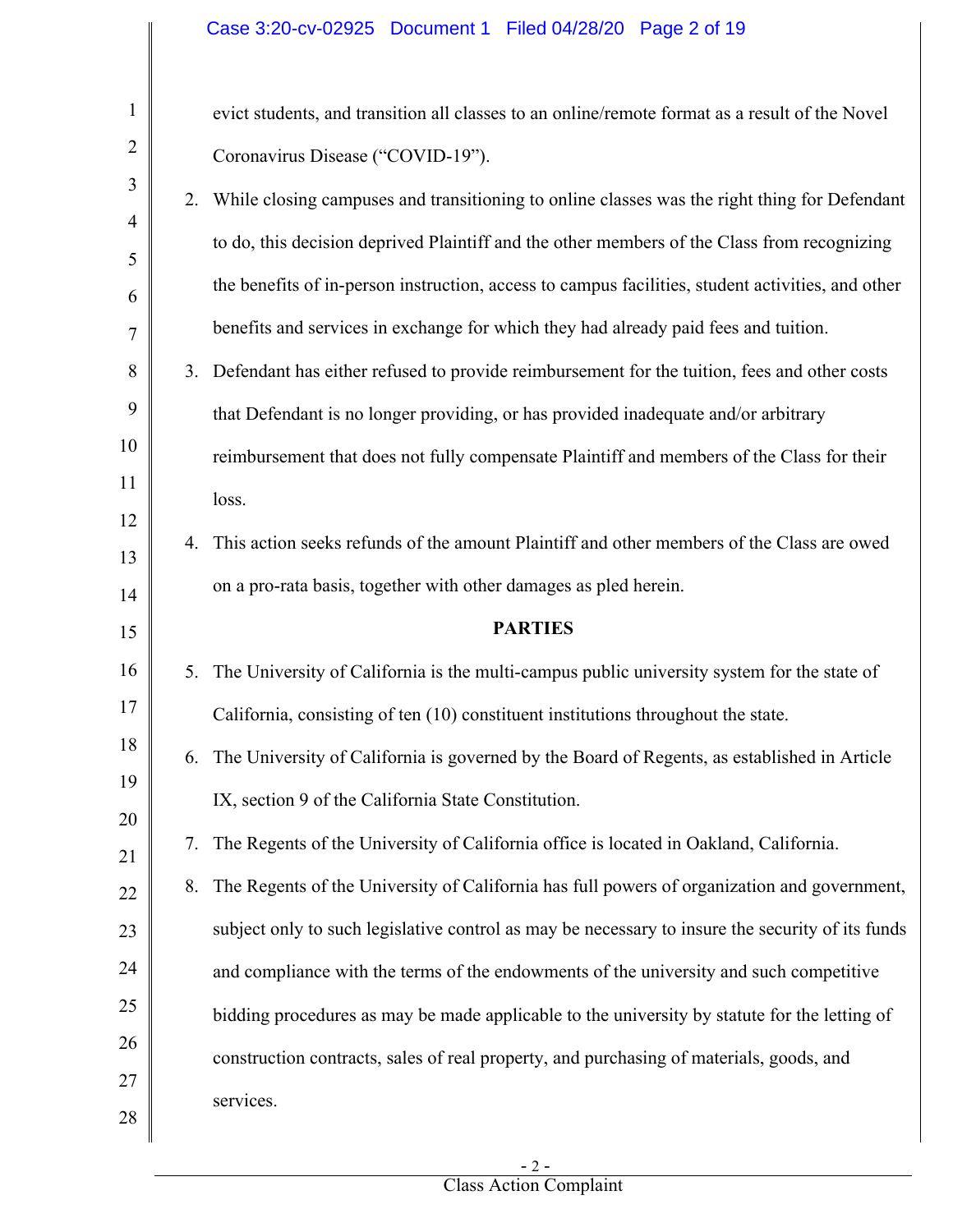| 1                   | 9. | The Regents of the University of California is vested with the legal title and the management                                                   |
|---------------------|----|-------------------------------------------------------------------------------------------------------------------------------------------------|
| $\overline{2}$      |    | and disposition of the property of the university and of property held for its benefit and shall                                                |
| 3                   |    | have the power to take and hold, either by purchase or by donation, or gift, testamentary or                                                    |
| $\overline{4}$<br>5 |    | otherwise, or in any other manner, without restriction, all real and personal property for the                                                  |
| 6                   |    | benefit of the university or incidentally to its conduct; provided, however, that sales of                                                      |
| 7                   |    | university real property shall be subject to such competitive bidding procedures as may be                                                      |
| 8                   |    | provided by statute. Said corporation also has all the powers necessary or convenient for the                                                   |
| 9                   |    | effective administration of its trust, including the power to sue and to be sued, to use a seal,                                                |
| 10                  |    | and to delegate to its committees or to the faculty of the university, or to others, such                                                       |
| 11                  |    | authority or functions as it may deem wise.                                                                                                     |
| 12                  |    | 10. Upon information and belief, Defendant had an estimated endowment of approximately \$8.9                                                    |
| 13<br>14            |    | billion in $20181$ .                                                                                                                            |
| 15                  |    | 11. Moreover, upon information and belief, Defendant is eligible to receive federal stimulus                                                    |
| 16                  |    | under the CARES Act. The Act directs that approximately 14 billion dollars be distributed                                                       |
| 17                  |    | to colleges and universities based upon enrollment and requires that institutions must use at                                                   |
| 18                  |    | least half of the funds they receive to provide emergency financial aid grants to students for                                                  |
| 19                  |    | expenses related to the disruption of campus operations due to COVID-19.                                                                        |
| 20<br>21            |    | 12. The University of California Berkeley (hereinafter "Berkeley") stated the CARES Act                                                         |
| 22                  |    | promised "to bring \$30 million to the Berkeley campus" and also speculated that other                                                          |
| 23                  |    | federal stimulus packages may provide additional funding for such things as infrastructure                                                      |
| 24                  |    | projects. <sup>2</sup> Moreover, Berkeley stated it was "actively investigating" whether it was eligible                                        |
| 25                  |    | for funding from the Federal Emergency Management Agency (FEMA) as part of the                                                                  |
| 26                  |    |                                                                                                                                                 |
| 27<br>28            |    | <sup>1</sup> https://www.universityofcalifornia.edu/press-room/university-california-investment-assets-<br>under-management-show-strong-gains-0 |

<sup>&</sup>lt;sup>2</sup> https://news.berkeley.edu/2020/04/17/an-update-on-uc-berkeleys-budget-situation/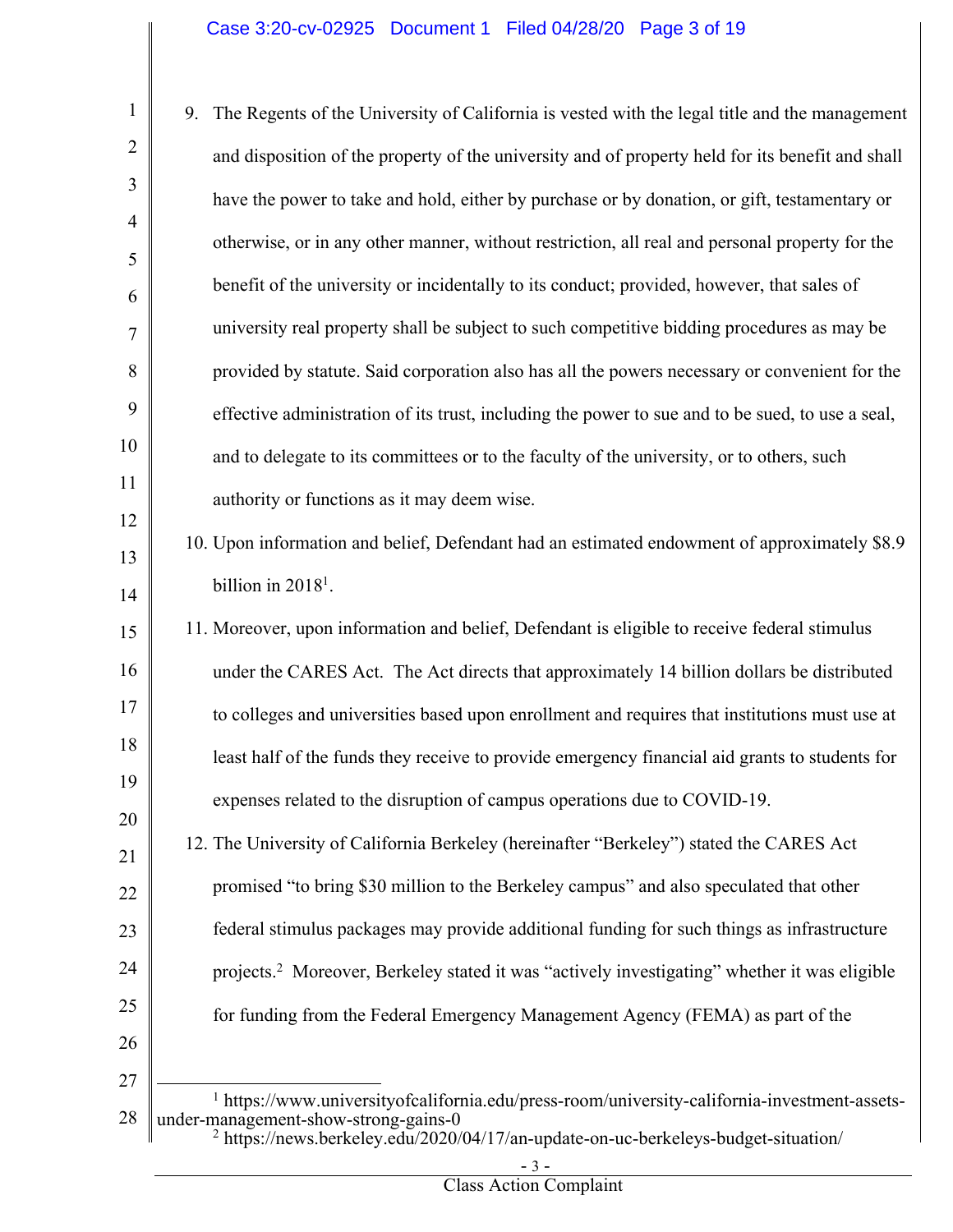# Case 3:20-cv-02925 Document 1 Filed 04/28/20 Page 4 of 19

| $\mathbf{1}$   | response to the COVID-19 crisis. <sup>3</sup>                                                                             |
|----------------|---------------------------------------------------------------------------------------------------------------------------|
| $\overline{2}$ | 13. Upon information and belief, The Regents of the University of California anticipated and                              |
| 3              | prepared for the financial impacts of COVID-19, as evidence of such, in a statement issued                                |
| 4              | on April 1, 2020, Berkeley stated that The Regents have set aside "what was an advanced                                   |
| 5              | plan for a cohort tuition increase."4                                                                                     |
| 6<br>7         | 14. Plaintiff is an individual and a resident and citizen of the state of California.                                     |
| 8              | 15. Plaintiff is currently enrolled as a full-time student in Defendant's undergraduate program,                          |
| 9              | studying political science at the University of California Berkeley Campus.                                               |
| 10             | 16. Plaintiff has paid substantial tuition for the Spring 2020 semester either out of pocket or by                        |
| 11             |                                                                                                                           |
| 12             | utilizing student loan financing, or otherwise.                                                                           |
| 13             | 17. There are hundreds, if not thousands, of institutions of higher learning in this country.                             |
| 14             | 18. Some institutions of higher learning provide curriculum and instruction that is offered on a                          |
| 15             | remote basis through online programming which do not provide for physical attendance by                                   |
| 16             | the students.                                                                                                             |
| 17             | 19. Defendant's institution offers in person, hands on curriculum.                                                        |
| 18             | 20. Plaintiff and members of the Proposed Tuition Class did not choose to attend another                                  |
| 19             | institution of higher learning, or to seek an online degree, but instead chose to attend                                  |
| 20             | Defendant's institution and enroll on an in-person basis.                                                                 |
| 21             | 21. Common sense would dictate that the level and quality of instruction an educator can                                  |
| 22<br>23       | provide through an online format is lower than the level and quality of instruction that can be                           |
| 24             | provided in person.                                                                                                       |
| 25             |                                                                                                                           |
| 26             | 22. Moreover, the true college experience encompasses much more than just the credit hours and                            |
| 27             |                                                                                                                           |
| 28             | $3$ Id.<br><sup>4</sup> https://news.berkeley.edu/2020/04/01/coronavirus-response-financial-impacts-of-covid-19/<br>$-4-$ |

Class Action Complaint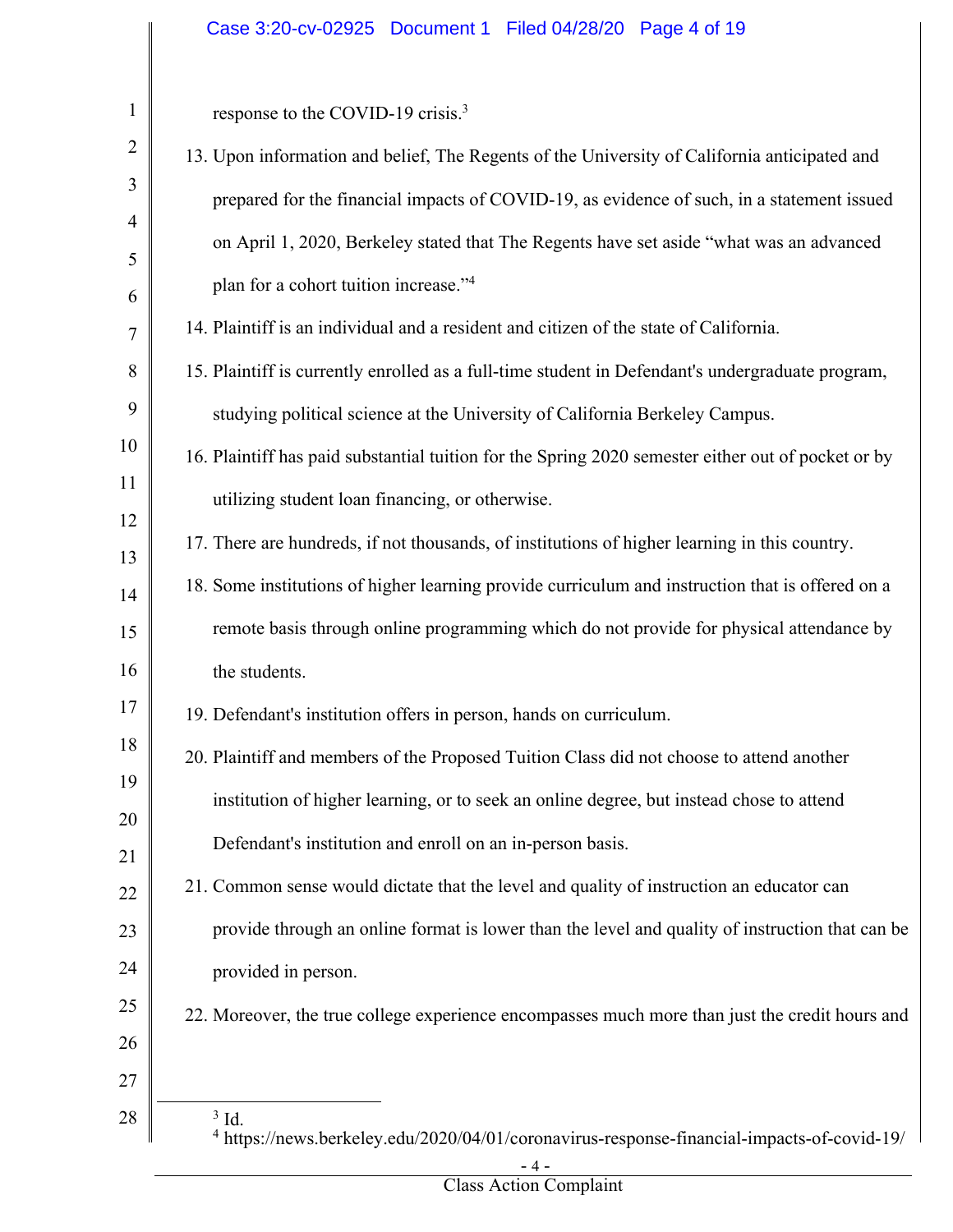# Case 3:20-cv-02925 Document 1 Filed 04/28/20 Page 5 of 19

 $\overline{\phantom{a}}$ 

| $\mathbf{1}$   | degrees. The college experience consists of:                                                          |
|----------------|-------------------------------------------------------------------------------------------------------|
| $\overline{2}$ | a) Face to face interaction with professors, mentors, and peers;                                      |
| 3              | b) Access to facilities such as computer labs, study rooms, laboratories, libraries, etc;             |
| 4              | Student governance and student unions;<br>c)                                                          |
| 5              | Extra-curricular activities, groups, intramurals, etc;<br>d)                                          |
| 6<br>7         | Student art, cultures, and other activities;<br>e)                                                    |
| 8              | Social development and independence;<br>f)                                                            |
| 9              | Hands on learning and experimentation; and<br>g)                                                      |
| 10             | h) Networking and mentorship opportunities.                                                           |
| 11             | 23. Indeed, Defendant advertises the cost of tuition as covering not just credit hours and            |
| 12             |                                                                                                       |
| 13             | instructional costs, but also "libraries and other academic support, student services,                |
| 14             | institutional support, and operation and maintenance of the plant." <sup>5</sup>                      |
| 15             | 24. Plaintiff's education has transitioned from in-person hands on learning to online instruction.    |
| 16             | 25. Plaintiff's online instruction is not commensurate with the same classes being taught in          |
| 17             | person.                                                                                               |
| 18             | 26. For example, upon information and belief, not every course is even being taught live online.      |
| 19             | Some professors are uploading pre-recorded lectures where students do not have a chance to            |
| 20             | interact, and some professors are simply uploading assignments with no video instruction at           |
| 21<br>22       | all.                                                                                                  |
| 23             | 27. In addition to tuition, Defendant charges students across the system certain mandatory fees.      |
| 24             | 28. Plaintiff was required to pay mandatory fees to attend in person classes at UC Berkeley,          |
| 25             | including but not limited to:                                                                         |
| 26             |                                                                                                       |
| 27             | <b>Student Services Fee</b><br>a.                                                                     |
| 28             |                                                                                                       |
|                | $^5$ https://www.ucop.edu/operating-budget/fees-and-enrollments/descriptions-of-charges.html<br>$-5-$ |

Class Action Complaint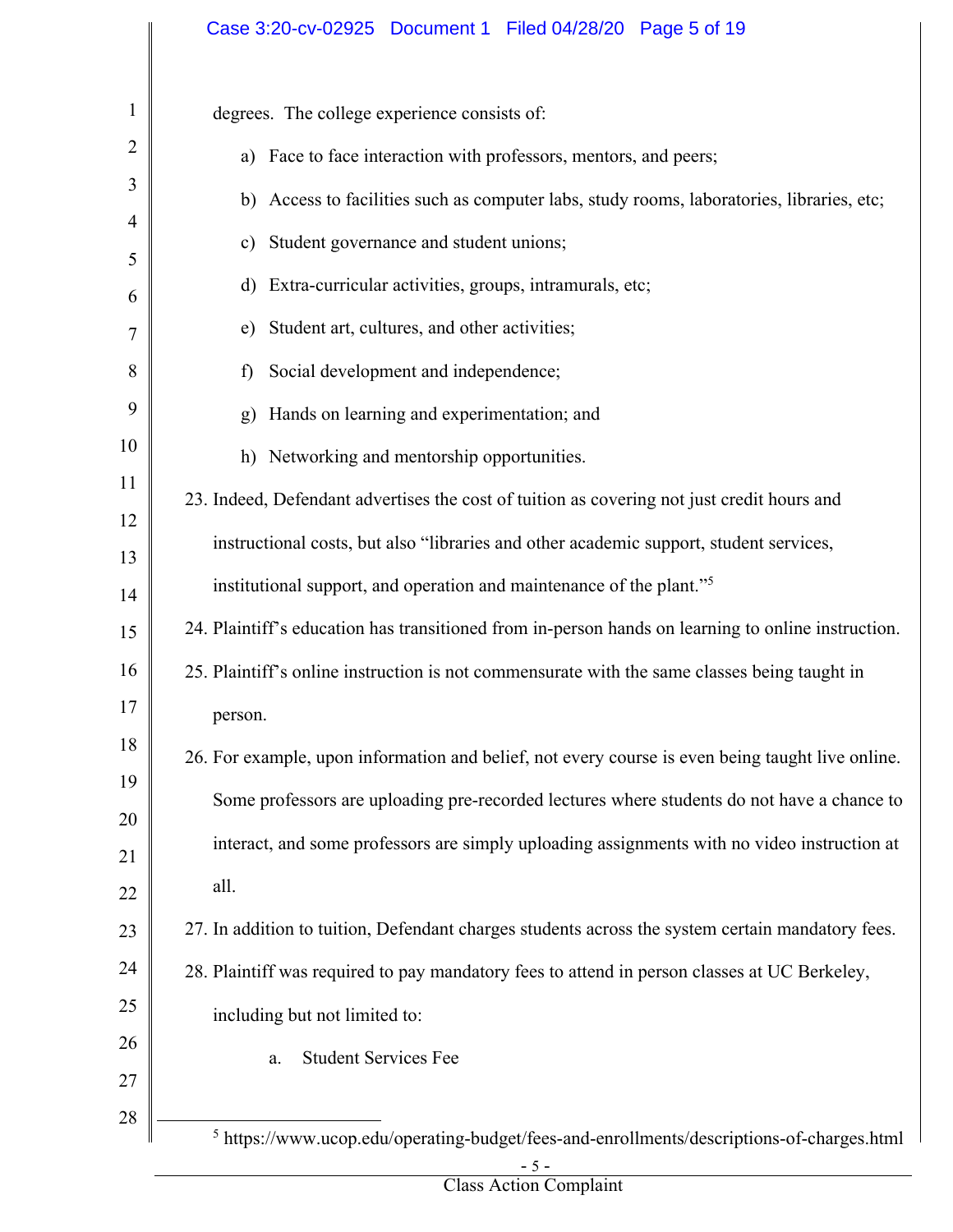|                | Case 3:20-cv-02925 Document 1 Filed 04/28/20 Page 6 of 19                                                   |
|----------------|-------------------------------------------------------------------------------------------------------------|
|                |                                                                                                             |
| $\mathbf{1}$   | Campus Fee<br>b.                                                                                            |
| 2              | <b>Transit Fee</b><br>c.                                                                                    |
| 3              | Health Services Fee<br>d.                                                                                   |
| $\overline{4}$ | 29. The student services fee is intended to cover "services that are necessary to students but not          |
| 5<br>6         | part of the University's programs of instruction" such as cultural and social activities. <sup>6</sup> This |
| 7              | fee is charged across Defendant's system.                                                                   |
| 8              | 30. Specifically, UC Berkeley uses this fee to cover such costs and offer such services and                 |
| 9              | programs as "social, recreational, and cultural activities" and "services related to campus life            |
| 10             | and campus community."7                                                                                     |
| 11             | 31. The campus fee is also charged across Defendant's system, but varies in amount and                      |
| 12<br>13       | allocation from campus to campus. At the UC Berkeley Campus, the Campus Fee is                              |
| 14             | intended to cover such things (among others) as: <sup>8</sup>                                               |
| 15             | Access to the Student Center<br>a)                                                                          |
| 16             | Access to Campus Health Care<br>b)                                                                          |
| 17             | c) Student Technology                                                                                       |
| 18             | Access to the Wellness Facilities<br>d)                                                                     |
| 19             | 32. The Transit Fee is a mandatory fee for all students at the Berkeley Campus that provides for            |
| 20<br>21       | an AC Transit Class Pass, giving students access to unlimited rides on AC Transit buses and                 |
| 22             | Bear Transit shuttles. <sup>9</sup>                                                                         |
| 23             | 33. As a result of being moved off campus, Plaintiff and members of the proposed Fees Class no              |
| 24             | longer have the benefit of the services for which these fees have been paid. For example, the               |
| 25             | student centers, computer labs, wellness centers, and health centers are closed for in person               |
| 26             |                                                                                                             |
| 27             | $6$ Id.<br>$7$ https://registrar.berkeley.edu/tuition-fees-residency/tuition-fees                           |
| 28             | $\frac{8}{9}$ $\underline{\underline{Id}}$ .                                                                |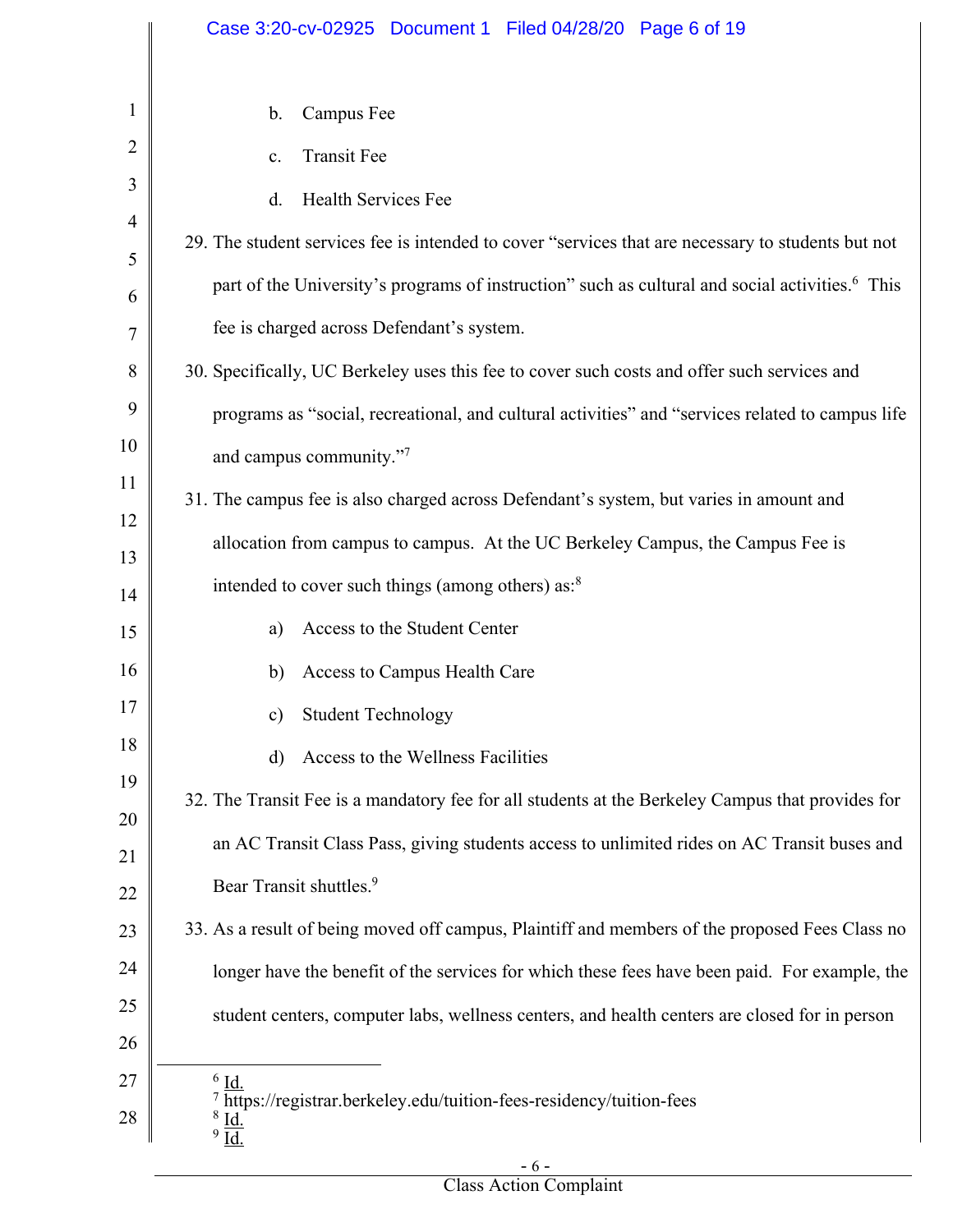# Case 3:20-cv-02925 Document 1 Filed 04/28/20 Page 7 of 19

| $\mathbf{1}$ | use; and students having vacated campus and returned home at Defendant's insistence no                                    |
|--------------|---------------------------------------------------------------------------------------------------------------------------|
|              | longer have access to or the need for transportation on AC Transit buses and Bear Transit                                 |
|              | shuttles.                                                                                                                 |
|              | 34. At Defendant's request and direction, Plaintiff moved out of on-campus housing on or about                            |
|              | April 1, 2020 and has not lived on campus since, nor had access to any of the facilities or                               |
|              | services described herein since that date.                                                                                |
|              | <b>JURISDICTION AND VENUE</b>                                                                                             |
|              | 35. This Court has jurisdiction over this action pursuant to the Class Action Fairness Act                                |
|              | ("CAFA"), 28 U.S.C. § 1332(d), because at least one class member is of diverse citizenship                                |
|              | from one Defendant, there are more than 100 Class members, and the aggregate amount in                                    |
|              | controversy exceeds \$5 million, exclusive of interest and costs.                                                         |
|              | 36. This Court has personal jurisdiction over Defendant because Defendant is domiciled in                                 |
|              | California and conducts business in California.                                                                           |
|              | 37. Venue is proper in this District under 28 U.S.C. § 1391(b) because a substantial part of the                          |
|              | events or omissions giving rise to the claims occurred in this District, and because Defendant                            |
|              | is a corporate body domiciled and doing business in this District.                                                        |
|              | <b>FACTUAL ALLEGATIONS</b>                                                                                                |
|              | 38. Plaintiff is a student at Berkeley, where he paid tuition and fees for the Spring 2020                                |
|              | Semester.                                                                                                                 |
|              | 39. Upon information and belief, Berkeley's Spring term began with the first day of classes on                            |
|              | or about January 14, 2020. <sup>10</sup>                                                                                  |
|              | 40. Upon information and belief, Berkeley's Spring term was scheduled to conclude with the                                |
|              |                                                                                                                           |
|              |                                                                                                                           |
|              | <sup>10</sup> https://registrar.berkeley.edu/sites/default/files/pdf/UCB_AcademicCalendar_2019-<br>$20$ <sup>V5.pdf</sup> |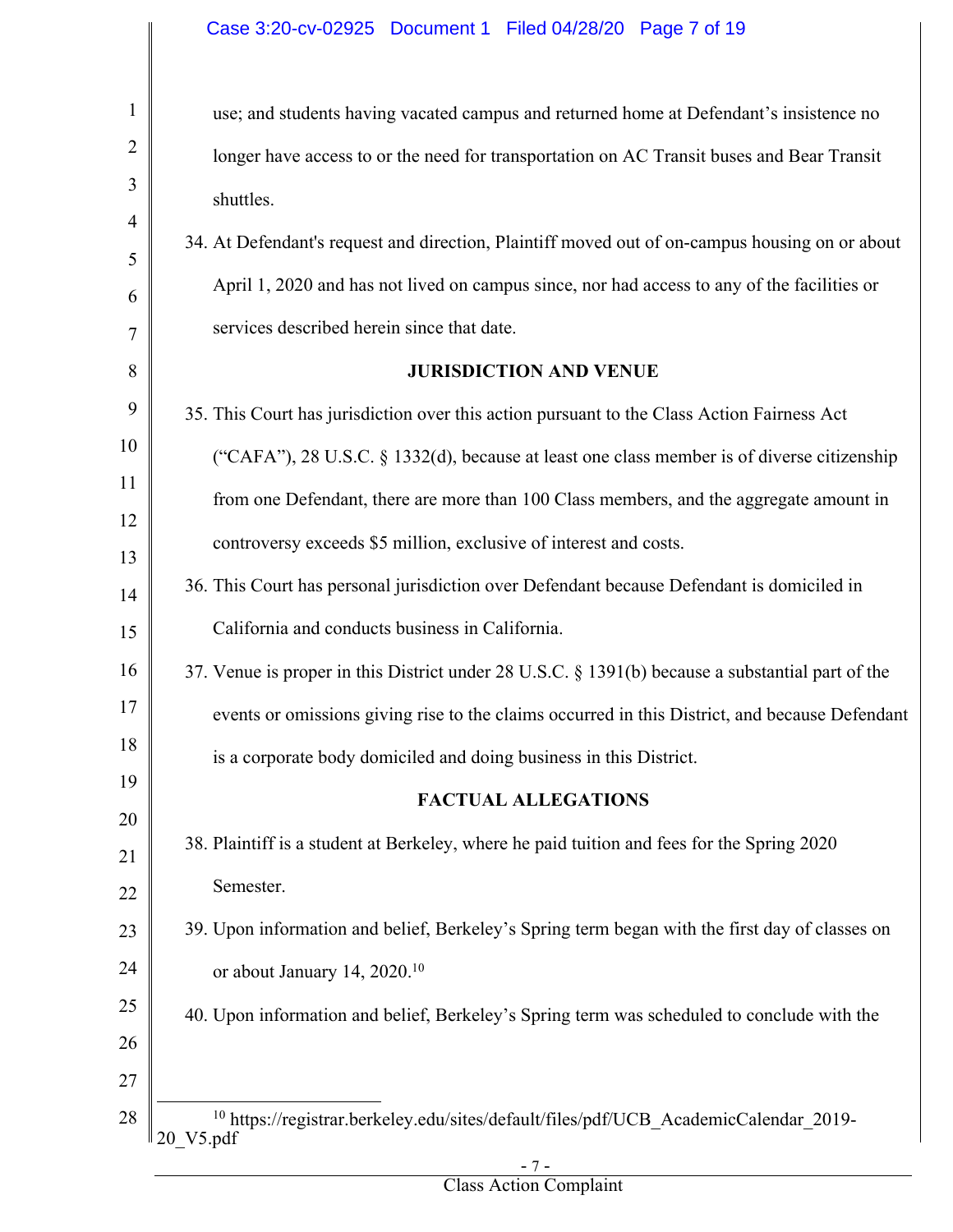last day of classes on May 1, 2020, and final examinations on May  $11<sup>th</sup>$  through May 15, 2020. 11

- 41. Berkeley's Spring Recess began on or about March 23, 2020 and ended on or about March 27, 2020.
- 42. Accordingly, Berkeley's Spring semester was scheduled and contracted to consist of approximately 122 days.
- 8 9 10 11 12 13 14 15 16 17 18 19 20 43. On March 9, 2020, Chancellor Carol Christ announced that beginning March 10, 2020, Berkeley was suspending "most in-person classes" and instead offering "ALL lecture courses (including discussion sections), seminar instruction and examination through alternative modalities." Moreover, Chancellor Christ stated that instructor who did not have remote learning processes in place by March  $10<sup>th</sup>$  would be given a two-day period (March  $10<sup>th</sup>$  and  $11<sup>th</sup>$ ) during which they could cancel classes. As directed by Chancellor Christ, even courses requiring instruction inside the classroom were encouraged to minimize inperson meetings. Lastly Chancellor Christ stated all campus-sponsored events with plans for more than 150 attendees would be cancelled or postponed, and planners of those campussponsored events with fewer than 150 attendees were "strongly encourage[d] to explore alternatives to in-person gatherings."12
- 21 22 23 24 44. On March 11, 2020, Berkeley announced that campus spaces and venues would not be available for any event with 100 or more expected attendees, intercollegiate athletics would be held without spectators, all Cal Performances events were cancelled through March 29<sup>th</sup>, and Cal Day (scheduled for April 18, 2020) was cancelled.<sup>13</sup>
- 25 45. On March 13, 2020, Chancellor Christ and Executive Vice Chancellor and Provost, Paul
- 26

1

2

3

4

5

6

7

- 27
- 28  $\frac{11}{12}$   $\underline{Id}$ .<br><sup>12</sup> https://news.berkeley.edu/2020/03/09/as-coronavirus-spreads-uc-berkeley-suspends-inperson-instruction/ <sup>13</sup> https://news.berkeley.edu/coronavirus/#updates
	- 8 -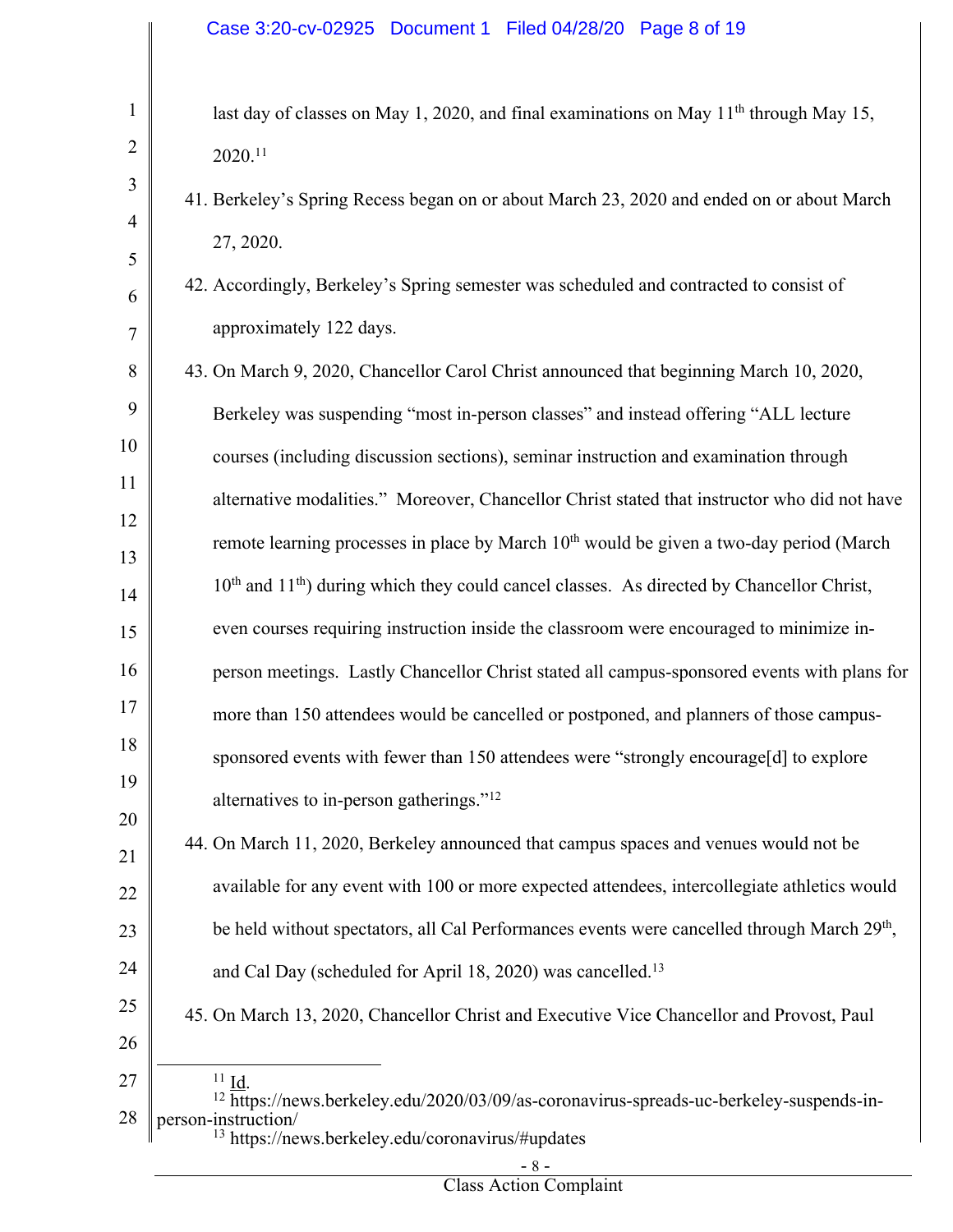1 2 3 4 5 6 7 8 9 10 11 12 13 14 15 16 17 18 19 20 21 22 23 24 25 26 27 28 Alivisatos, issued a joint statement extending remote instruction through the end of the semester.<sup>14</sup> 46. On March 16th, Berkeley announced that all in-person instruction was canceled for the remainder of the semester, and that all libraries, the Martin Luther King Jr. Student Union, Eshleman hall, Cesar Chavez Hall, and the Recreational Sports Facility would be closed.15 47. On March 20, 2020, Berkeley announced that the default grading policy for all undergraduate courses would be a Passed/ Not Passed grade, with letter grades available only upon request.<sup>16</sup> 48. While Berkeley maintains the primary intention of this policy was to reduce students' stress, Berkeley also acknowledges that one of its intentions in adopting the Pass/ Not Pass grading policy was to "reflect the fact that instructors have in many cases been forced to drastically alter their course plans."17 49. The policy change sparked numerous student concerns, including the impact it would have on admission to graduate and professional schools.18 50. Berkeley acknowledged that imposing a Pass/ Not Pass policy, without giving the students the option of a letter grade "was found to constitute a potential violation of the campus's contractual obligations to students"19 and instead adopted a default Passed/ Not Passed policy, which it deemed to be a "least bad" solution.20 <sup>14</sup> https://news.berkeley.edu/2020/03/13/uc-berkeley-extends-remote-instruction-through-<br>end-of-semester/ <sup>15</sup> https://news.berkeley.edu/2020/03/16/uc-berkeley-takes-additional-actions-to-encourage-social-distancing/ <sup>16</sup> https://academic-senate.berkeley.edu/issues/coronavirus/student-qa-grading-spring-<br>semester-2020 <sup>17</sup> https://academic-senate.berkeley.edu/issues/coronavirus/instructor-qa-grading-spring-<br>semester-2020<br><sup>18</sup> Id. <sup>19</sup> https://academic-senate.berkeley.edu/issues/coronavirus/instructor-qa-grading-springsemester-2020 <sup>20</sup> Id.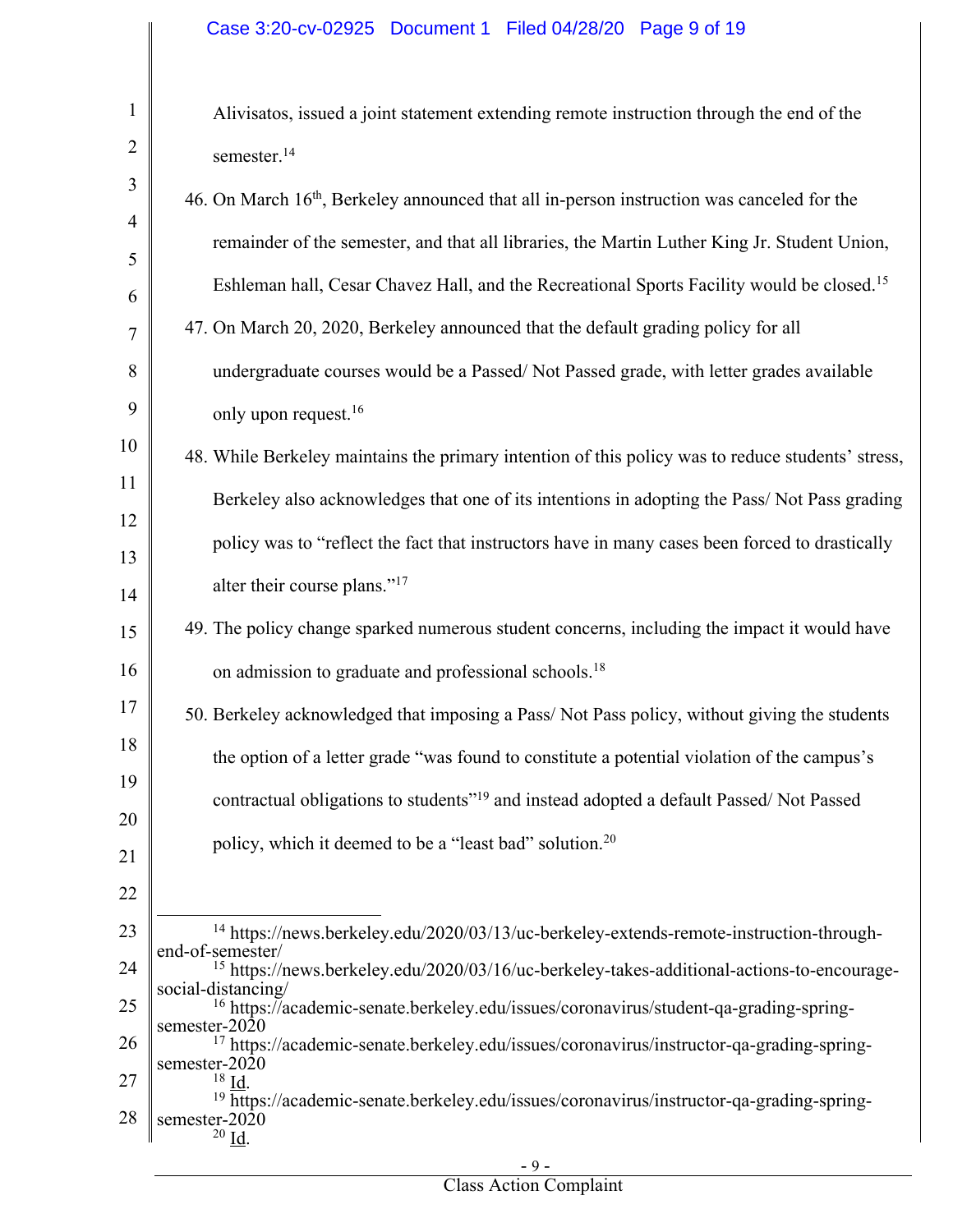| 1  | 51. On March 27, 2020, Berkeley's Council of Deans released the following statement in regard                                                                                                |
|----|----------------------------------------------------------------------------------------------------------------------------------------------------------------------------------------------|
| 2  | to students' concerns about how Pass/Not Pass grades may affect their applications to                                                                                                        |
| 3  | graduate and professional schools $21$ :                                                                                                                                                     |
| 4  |                                                                                                                                                                                              |
| 5  | Recognizing the challenges to teaching and learning during the<br>COVID-19 pandemic, the Provost and Deans of the University of                                                              |
|    | California, Berkeley adopted the following principle:                                                                                                                                        |
| 6  | UC Berkeley evaluates applicants for admission to its graduate                                                                                                                               |
| 7  | and professional schools holistically, meaning that we consider an                                                                                                                           |
|    | applicant's combination of personal accomplishments, letters of                                                                                                                              |
| 8  | recommendation, personal statements, academic record, and test                                                                                                                               |
|    | scores in making our admissions decisions. Such a review will                                                                                                                                |
| 9  | take into account the significant disruptions of COVID-19 when<br>reviewing students' transcripts and other admissions materials                                                             |
| 10 | from Spring 2020. We understand that many institutions across                                                                                                                                |
|    | the country instituted P/NP grading policies during that semester.                                                                                                                           |
| 11 | Thus, we will not penalize students for the adoption of P/NP and                                                                                                                             |
|    | other grading options during this unprecedented period, whether                                                                                                                              |
| 12 | the choices were made by institutions or by individual students.                                                                                                                             |
|    | Our admissions evaluation will focus primarily on a student's                                                                                                                                |
| 13 | academic performance prior to this period, and if applicable,                                                                                                                                |
| 14 | following this period. What is most important is that applicants<br>demonstrate that they pursued a challenging curriculum that was                                                          |
|    | relevant to their plan for graduate or professional school.                                                                                                                                  |
| 15 |                                                                                                                                                                                              |
| 16 | 52. On April 22, 2020, Berkeley announced that the deadline to drop or withdraw from most                                                                                                    |
| 17 | Summer Session courses and still receive a refund of various fees would be extended, in                                                                                                      |
| 18 | order to allow students two weeks to try the all-remote instruction format. <sup>22</sup>                                                                                                    |
| 19 | 53. As of the drafting of this Complaint, Defendant has not announced that it will be offering                                                                                               |
| 20 |                                                                                                                                                                                              |
|    | any refunds of tuition and/ or fees.                                                                                                                                                         |
| 21 |                                                                                                                                                                                              |
| 22 | 54. Although Defendant is still offering some level of academic instruction via online classes,                                                                                              |
|    |                                                                                                                                                                                              |
| 23 | Plaintiffs and members of the proposed Class have been and will be deprived of the benefits                                                                                                  |
|    | of on campus learning as set forth more fully above.                                                                                                                                         |
| 24 |                                                                                                                                                                                              |
| 25 | 55. Moreover, the value of any degree issued on the basis of online or pass/fail classes will be                                                                                             |
| 26 |                                                                                                                                                                                              |
|    |                                                                                                                                                                                              |
| 27 |                                                                                                                                                                                              |
| 28 | <sup>21</sup> https://news.berkeley.edu/coronavirus/#updates<br><sup>22</sup> https://ssall.zendesk.com/hc/en-us/articles/360044567993-COVID-19-Information-for-<br>Berkeley-Summer-Sessions |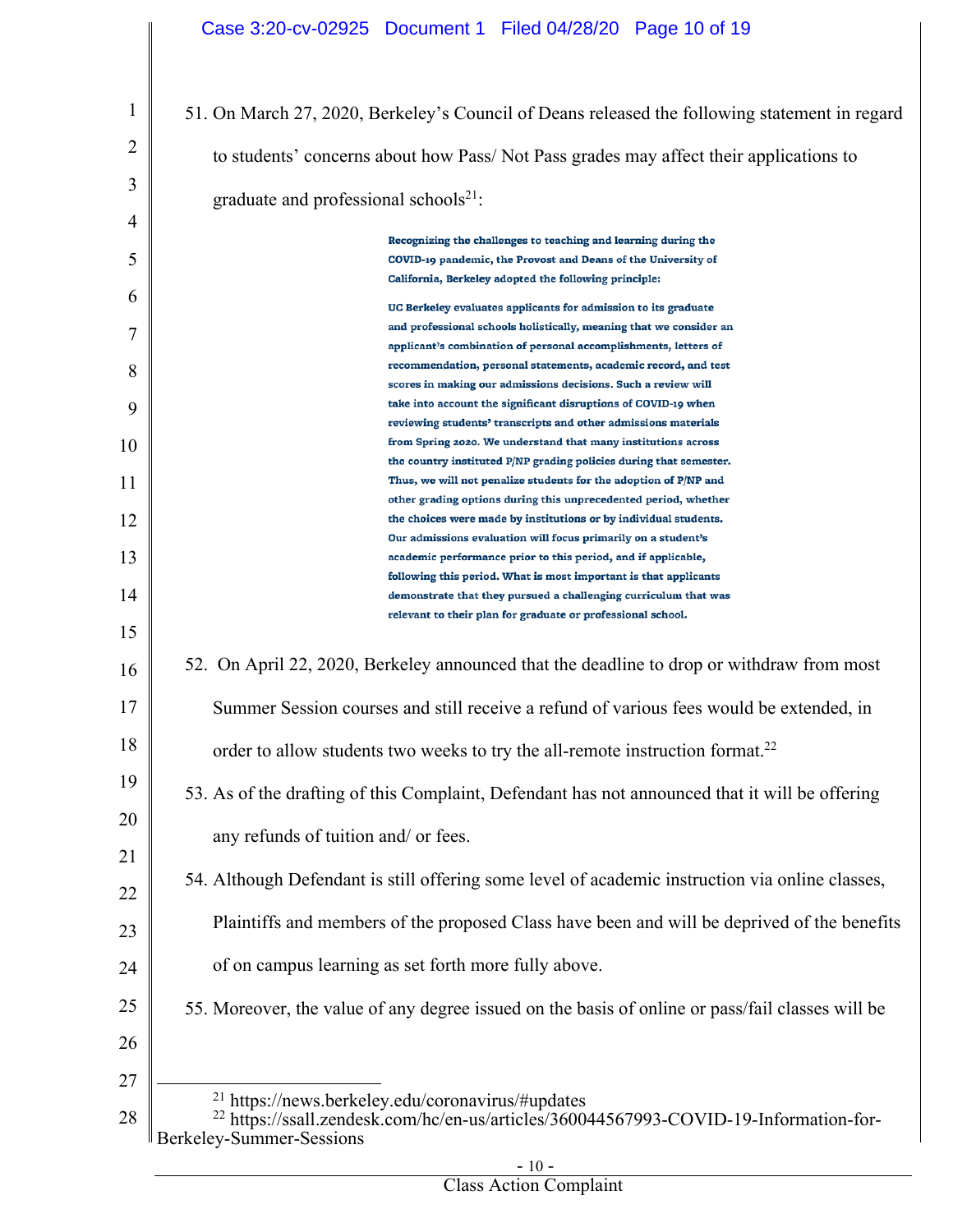|              | Case 3:20-cv-02925  Document 1  Filed 04/28/20  Page 11 of 19                                                                                                               |
|--------------|-----------------------------------------------------------------------------------------------------------------------------------------------------------------------------|
| $\mathbf{1}$ | diminished for the rest of their lives.                                                                                                                                     |
| 2            | 56. Likewise, Plaintiffs and members of the proposed Class have been and will be deprived of                                                                                |
| 3            | utilizing services for which they have already paid, such as access to campus facilities, and                                                                               |
| 4            | other opportunities.                                                                                                                                                        |
| 5<br>6       | <b>CLASS ACTION ALLEGATION</b>                                                                                                                                              |
| 7            | 57. Plaintiff brings this action on behalf of himself and as a class action, pursuant to the                                                                                |
| 8            | provisions of Rule 23 of the Federal Rules of Civil Procedure on behalf of the following                                                                                    |
| 9            | Classes:                                                                                                                                                                    |
| 10           | <b>The Tuition Class:</b>                                                                                                                                                   |
| 11           |                                                                                                                                                                             |
| 12           | All people who paid tuition for or on behalf of students enrolled in classes at the<br>University of California for the Spring 2020 semester who were denied live in-person |
| 13           | instruction and forced to use online distance learning platforms for the latter portion<br>of that semester.                                                                |
| 14           | <b>The Fees Class:</b>                                                                                                                                                      |
| 15           | All people who paid fees for or on behalf of students enrolled in classes at the                                                                                            |
| 16           | University of California for the Spring 2020 semester.                                                                                                                      |
| 17<br>18     | 58. Excluded from the Classes are The Board of Regents of the University of California and any                                                                              |
| 19           | of their respective members, affiliates, parents, subsidiaries, officers, directors, employees,                                                                             |
| 20           | successors, or assigns; and the judicial officers, and their immediate family members, and                                                                                  |
| 21           | Court staff assigned to this case. Plaintiffs reserve the right to modify or amend the Class                                                                                |
| 22           | definitions, as appropriate, during the course of this litigation.                                                                                                          |
| 23           | 59. Certification of Plaintiff's claims for class-wide treatment is appropriate because Plaintiff                                                                           |
| 24           |                                                                                                                                                                             |
| 25           | can prove the elements of his claims on a class-wide basis using the same evidence as would                                                                                 |
| 26           | be used to prove those elements in individual actions alleging the same claims.                                                                                             |
| 27           | 60. This action has been brought and may be properly maintained on behalf of the Class                                                                                      |
| 28           | proposed herein under Federal Rule of Civil Procedure 23.                                                                                                                   |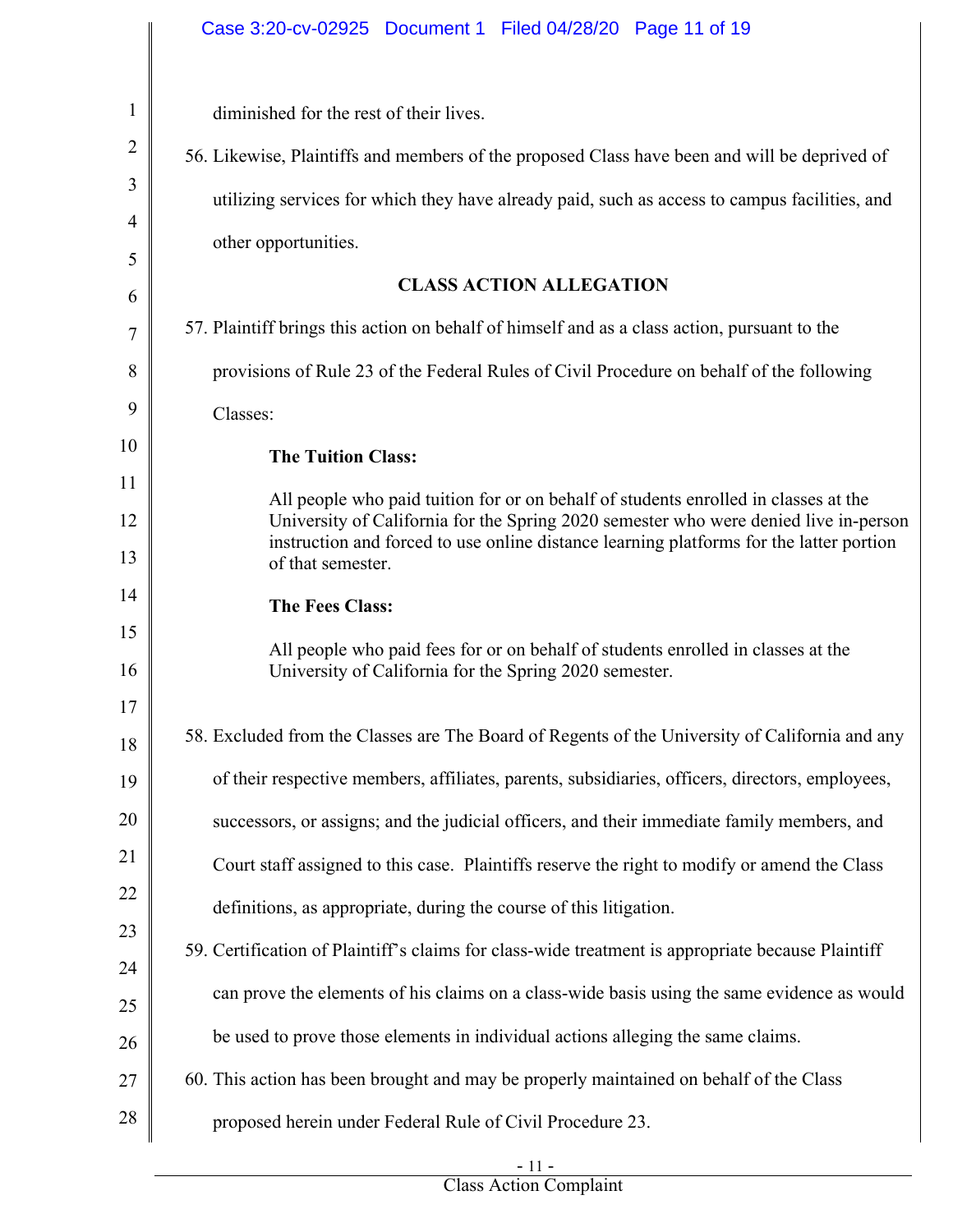# **Numerosity: Fed. R. Civ. P. 23(a)(1)**

| $\overline{2}$      | 61. The members of the Class are so numerous and geographically dispersed that individual      |
|---------------------|------------------------------------------------------------------------------------------------|
| 3                   | joinder of all Class members is impracticable. Plaintiff is informed and believes there are    |
| $\overline{4}$<br>5 | thousands of members of the Class, the precise number being unknown to Plaintiff, but such     |
| 6                   | number being ascertainable from Defendant's records. Class members may be notified of the      |
| 7                   | pendency of this action by recognized, Court-approved notice dissemination methods, which      |
| 8                   | may include U.S. mail, electronic mail, internet postings, and/or published notice.            |
| 9                   | <b>Commonality and Predominance: Fed. R. Civ. P. 23(a)(2)</b>                                  |
| 10                  | 62. This action involves common questions of law and fact, which predominate over any          |
| 11                  | questions affecting individual Class members, including, without limitation:                   |
| 12<br>13            | Whether Defendant engaged in the conduct alleged herein;<br>a)                                 |
| 14                  | Whether there is a difference in value between online distance learning and live in-<br>b)     |
| 15                  | person instruction;                                                                            |
| 16                  | Whether Defendant breached its contracts with Plaintiff and the other members of the<br>c)     |
| 17                  | Tuition Class by retaining the portion of their tuition representing the difference            |
| 18                  | between the value of online distance learning and live in-person instruction;                  |
| 19<br>20            | Whether Defendant was unjustly enriched by retaining tuition payments of Plaintiff<br>$\rm d)$ |
| 21                  | and the Tuition Class representing the difference between the value of online distance         |
| 22                  | learning and live in-person instruction;                                                       |
| 23                  | Whether Defendant breached its contracts with Plaintiff and the other members of the<br>e)     |
| 24                  | Fees Class by retaining fees without providing the services the fees were intended to          |
| 25                  | cover;                                                                                         |
| 26                  | Whether Defendant was unjustly enriched by retaining fees of Plaintiff and the other<br>f)     |
| 27                  | members of the Fees Class without providing the services the fees were intended to             |
| 28                  |                                                                                                |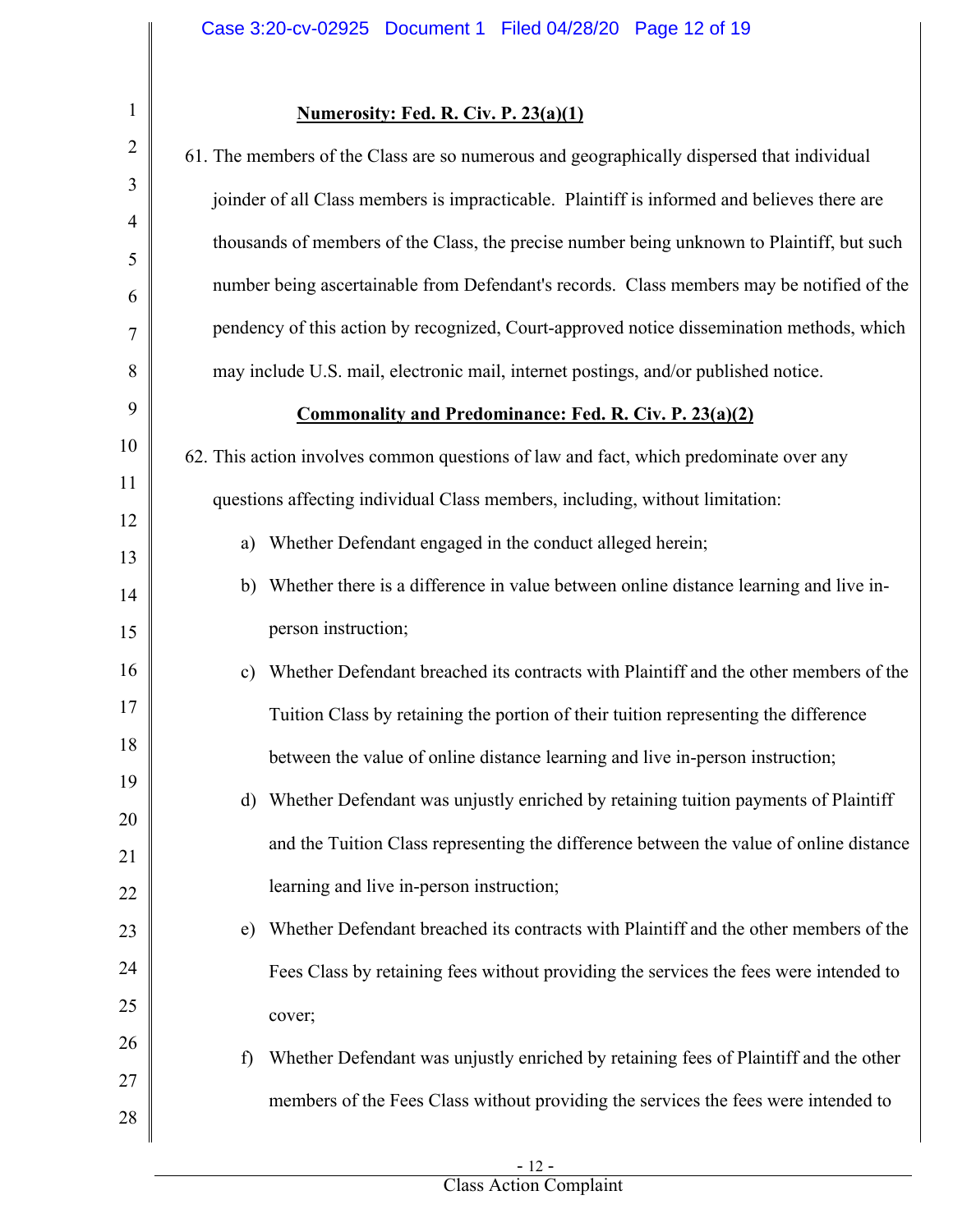|                                      | Case 3:20-cv-02925 Document 1 Filed 04/28/20 Page 13 of 19                                                                                                                                                                                                                                                                                                       |
|--------------------------------------|------------------------------------------------------------------------------------------------------------------------------------------------------------------------------------------------------------------------------------------------------------------------------------------------------------------------------------------------------------------|
| 1<br>2<br>3<br>4<br>5<br>6<br>7<br>8 | cover;<br>Whether certification of any or all of the classes proposed herein is appropriate under<br>g)<br>Fed. R. Civ. P. 23;<br>h) Whether Class members are entitled to declaratory, equitable, or injunctive relief,<br>and/or other relief; and<br>The amount and nature of relief to be awarded to Plaintiff and the other Class<br>$\ddot{1}$<br>members. |
| 9                                    | Typicality: Fed. R. Civ. P. 23(a)(3)                                                                                                                                                                                                                                                                                                                             |
| 10<br>11<br>12<br>13                 | 63. Plaintiff's claim is typical of the other Class member's claims because, among other things,<br>all Class members were similarly situated and were comparably injured through Defendant's<br>wrongful conduct as set forth herein.                                                                                                                           |
| 14                                   | <b>Adequacy: Fed. R. Civ. P. 23(a)(4)</b>                                                                                                                                                                                                                                                                                                                        |
| 15<br>16                             | 64. Plaintiff is an adequate Class representative because his interests do not conflict with the<br>interests of other members of the Class he seeks to represent. Plaintiff has retained counsel                                                                                                                                                                |
| 17                                   | competent and experienced in complex litigation; and Plaintiff intends to prosecute the                                                                                                                                                                                                                                                                          |
| 18<br>19                             | action vigorously. The Class's interests will be fairly and adequately protected by Plaintiff<br>and his counsel.                                                                                                                                                                                                                                                |
| 20<br>21                             | <b>Superiority: Fed. R. Civ. P. 23(b)(3)</b>                                                                                                                                                                                                                                                                                                                     |
| 22                                   | 65. A class action is superior to any other available means for the fair and efficient adjudication                                                                                                                                                                                                                                                              |
| 23                                   | of this controversy, and no unusual difficulties are likely to be encountered in the                                                                                                                                                                                                                                                                             |
| 24                                   | management of this class action. The damages or other financial detriment suffered by                                                                                                                                                                                                                                                                            |
| 25                                   | Plaintiff and other Class members are relatively small compared to the burden and expense                                                                                                                                                                                                                                                                        |
| 26                                   | that would be required to individually litigate their claims against Defendant, so it would be                                                                                                                                                                                                                                                                   |
| 27<br>28                             | impracticable for members of the Class to individually seek redress for Defendant's wrongful                                                                                                                                                                                                                                                                     |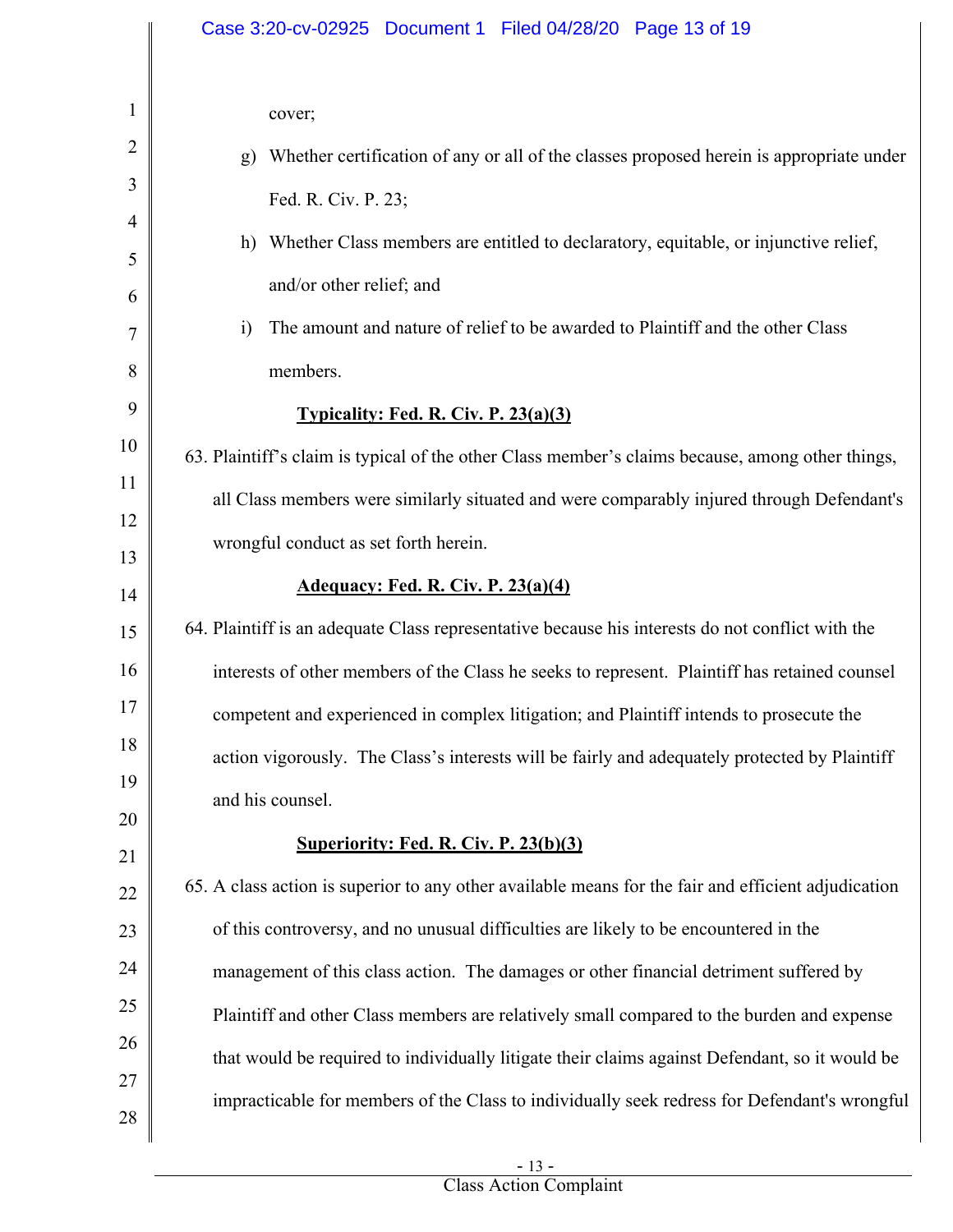| conduct. |
|----------|
|          |

1

| $\overline{2}$ | 66. Even if Class members could afford individual litigation, the Court system likely could not.    |
|----------------|-----------------------------------------------------------------------------------------------------|
| 3              | Individualized litigation creates a potential for inconsistent or contradictory judgments, and      |
| $\overline{4}$ | increases the delay and expense to all parties and the court system. By contrast, the class         |
| 5              |                                                                                                     |
| 6              | action device presents far fewer management difficulties and provides the benefits of single        |
| 7              | adjudication, economy of scale, comprehensive supervision by a single court, and finality of        |
| 8              | the litigation.                                                                                     |
| 9              | <b>Certification of Specific Issues: Fed. R. Civ. P. 23(c)(4)</b>                                   |
| 10             | 67. To the extent that a Class does not meet the requirements of Rules $23(b)(2)$ or $(b)(3)$ ,     |
| 11             | Plaintiff seeks the certification of issues that will drive the litigation toward resolution.       |
| 12             | Declaratory and Injunctive Relief: Fed. R. Civ. P. 23(b)(2)                                         |
| 13             | 68. The University has acted or refused to act on grounds generally applicable to Plaintiff and     |
| 14             |                                                                                                     |
| 15             | the other Class members, thereby making appropriate final injunctive relief and declaratory         |
| 16             | relief, as described herein, with respect to the Class members as a whole.                          |
| 17             | <b>FOR A FIRST COLLECTIVE CAUSE OF ACTION</b><br><b>BREACH OF CONTRACT</b>                          |
| 18             | (Plaintiff and Other Members of the Tuition Class)                                                  |
| 19             | 69. Plaintiff incorporates by reference all preceding allegations as though fully set forth herein. |
| 20<br>21       | 70. Plaintiff brings this count on behalf of himself and other members of the Tuition Class.        |
| 22             | 71. Plaintiff and the Tuition Class entered into contracts with the University which provided that  |
| 23             | Plaintiff and other members of the Tuition Class would pay tuition for or on behalf of              |
| 24             | students and, in exchange, the University would provide live in-person instruction in a             |
| 25             | physical classroom.                                                                                 |
| 26             |                                                                                                     |
| 27             | 72. Plaintiff and other members of the Tuition Class fulfilled their end of the bargain when they   |
| 28             | paid tuition for the Spring 2020 semester either out-of-pocket or by using student loan             |
|                |                                                                                                     |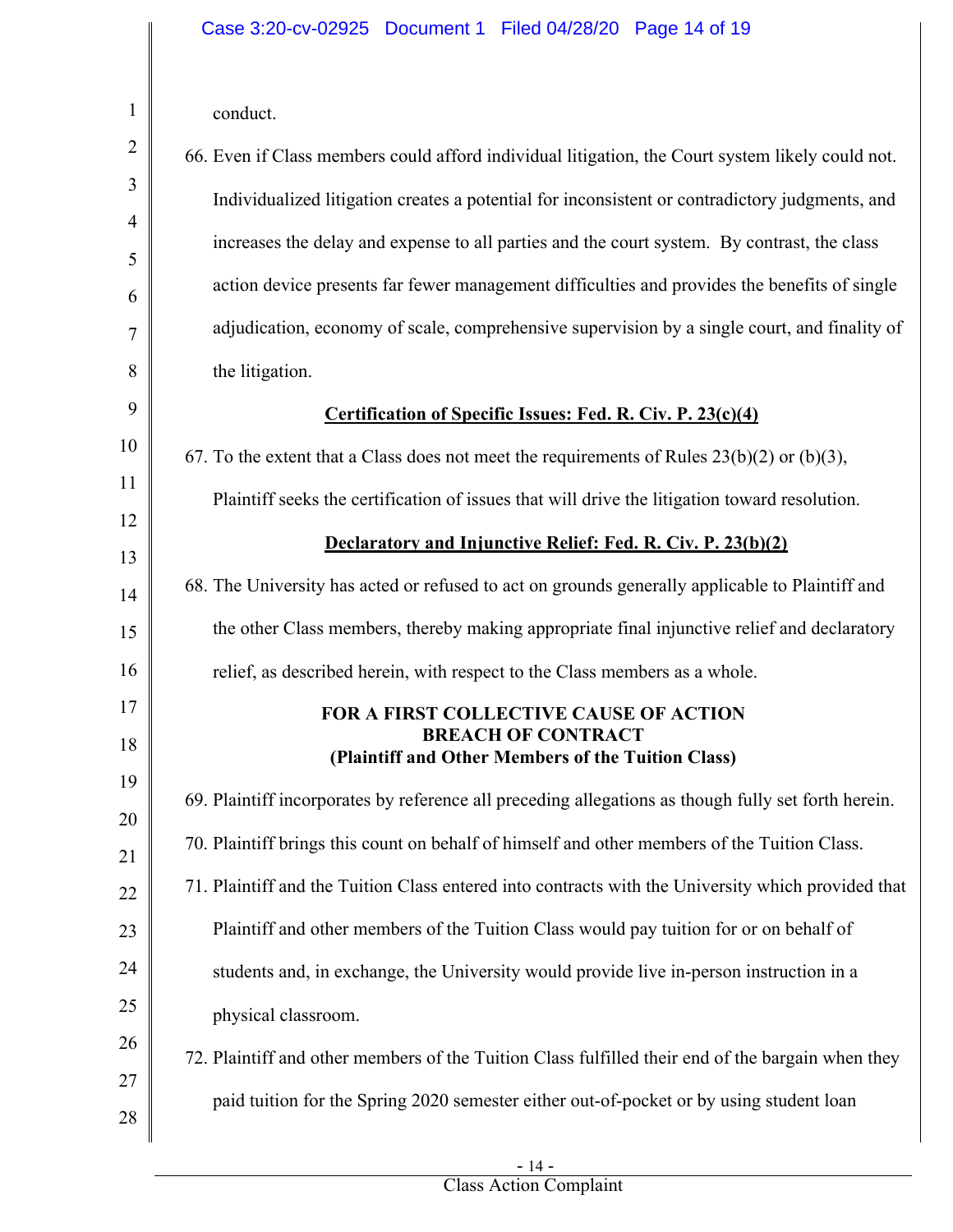| $\mathbf{1}$   | financing, or otherwise.                                                                            |
|----------------|-----------------------------------------------------------------------------------------------------|
| $\overline{2}$ | 73. The University breached the contract with Plaintiff and the Tuition Class by moving all         |
| 3              | classes for the Spring 2020 semester to online distance learning platforms, without reducing        |
| 4<br>5         | or refunding tuition accordingly.                                                                   |
| 6              | 74. The University retained tuition monies paid by Plaintiff and other members of the Tuition       |
| 7              | Class, without providing them the full benefit of their bargain.                                    |
| 8              | 75. Plaintiff and other members of the Tuition Class have suffered damage as a direct and           |
| 9              | proximate result of Defendant's breach, including but not limited to being deprived of the          |
| 10             | value of the services the tuition was intended to cover, namely live in-person instruction in a     |
| 11             | physical classroom.                                                                                 |
| 12<br>13       | 76. As a direct and proximate result of Defendant's breach, Plaintiff and the Tuition Class are     |
| 14             | legally and equitably entitled to damages, to be decided by the trier of fact in this action, to    |
| 15             | include but not be limited to disgorgement of the difference between the value of the online        |
| 16             | learning which is being provided versus the value of the live in-person instruction in a            |
| 17             | physical classroom that was contracted for.                                                         |
| 18             | FOR A SECOND COLLECTIVE CAUSE OF ACTION                                                             |
| 19             | UNJUST ENRICHMENT<br>(Plaintiff and Other Members of the Tuition Class)                             |
| 20<br>21       | 77. Plaintiff incorporates by reference all preceding allegations as though fully set forth herein. |
| 22             | 78. Plaintiff brings this count on behalf of himself and other members of the Tuition Class.        |
| 23             | 79. The University has received a benefit at the expense of Plaintiff and other members of the      |
| 24             | Tuition Class to which it is not entitled.                                                          |
| 25             | 80. Plaintiff and other members of the Tuition Class paid substantial tuition for live in-person    |
| 26             | instruction in physical classrooms and did not receive the full benefit of the bargain.             |
| 27             | 81. Plaintiff and other members of the Tuition Class conferred this benefit on Defendant when       |
| 28             |                                                                                                     |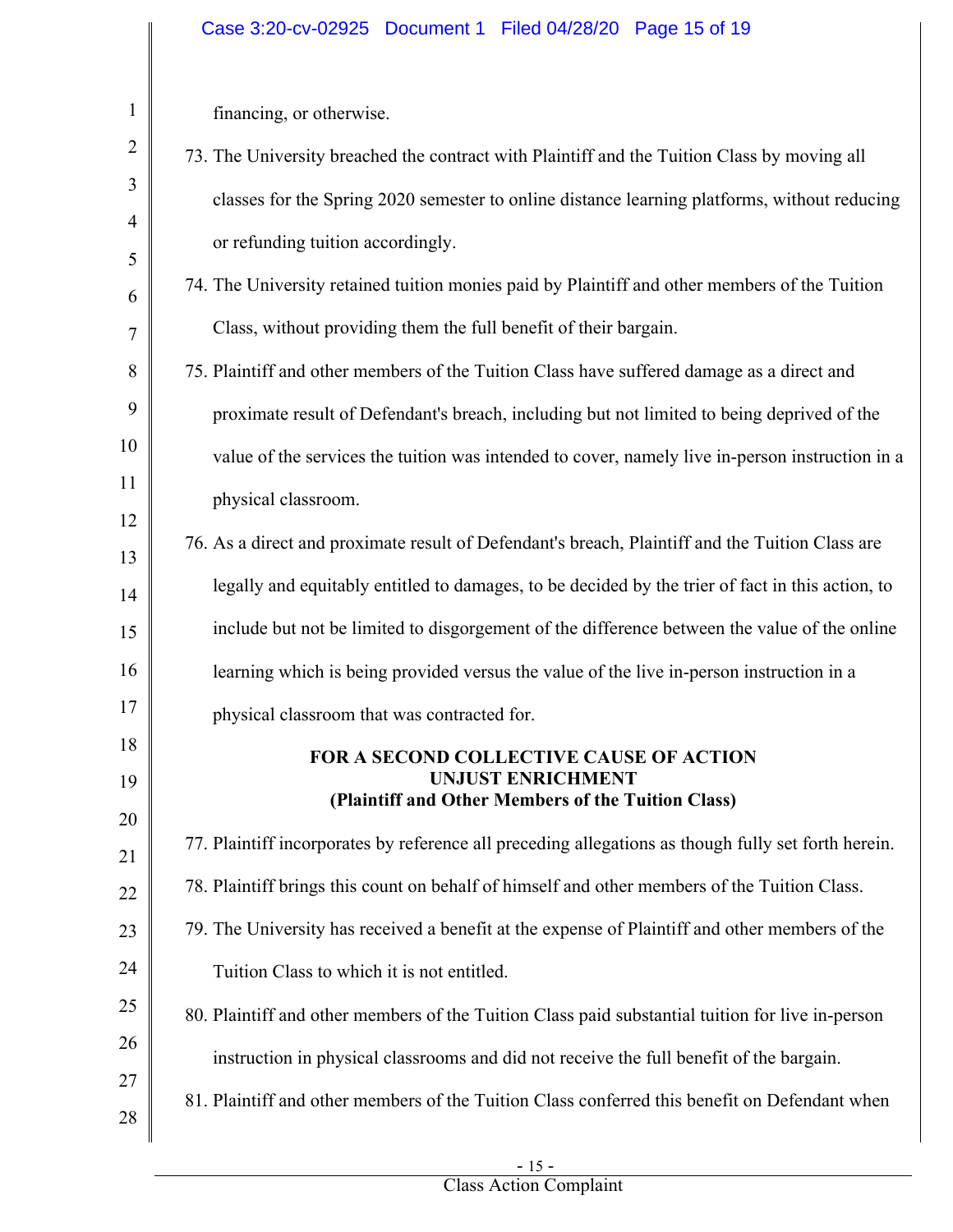|                | Case 3:20-cv-02925 Document 1 Filed 04/28/20 Page 16 of 19                                          |
|----------------|-----------------------------------------------------------------------------------------------------|
|                |                                                                                                     |
| $\mathbf{1}$   | they paid the tuition.                                                                              |
| $\overline{2}$ | 82. Defendant has realized this benefit by accepting such payment.                                  |
| 3              | 83. Defendant has retained this benefit, even though Defendant has failed to provide the services   |
| 4<br>5         | for which the tuition was collected, making Defendant's retention unjust under the                  |
| 6              | circumstances.                                                                                      |
| 7              | 84. Equity and good conscience require that the University return a portion of the monies paid in   |
| 8              | tuition to Plaintiff and other members of the Tuition Class.                                        |
| 9              | 85. Defendant should be required to disgorge this unjust enrichment.                                |
| 10             | FOR A THIRD COLLECTIVE CAUSE OF ACTION                                                              |
| 11             | <b>BREACH OF CONTRACT</b><br>(Plaintiff and Other Members of the Fees Class)                        |
| 12             | 86. Plaintiff incorporates by reference all preceding allegations as though fully set forth herein. |
| 13<br>14       | 87. Plaintiff brings this count on behalf of himself and other members of the Fees Class.           |
| 15             | 88. Plaintiff and the Fees Class entered into contracts with the University which provided that     |
| 16             | Plaintiff and other members of the Fees Class would pay certain fees for or on behalf of            |
| 17             | students and, in exchange, the University would provide services related to those fees, such        |
| 18             | as access to student activities, athletics, wellness centers, libraries, etc.                       |
| 19             | 89. Plaintiff and other members of the Fees Class fulfilled their end of the bargain when they      |
| 20             | paid these fees for the Spring 2020 semester either out-of-pocket or by using student loan          |
| 21             | financing, or otherwise.                                                                            |
| 22<br>23       | 90. The University breached the contract with Plaintiff and the Fees Class by moving all classes    |
| 24             | for the Spring 2020 semester to online distance learning platforms, constructively evicting         |
| 25             | students from campus, and closing most campus buildings and facilities.                             |
| 26             |                                                                                                     |
| 27             | 91. The University retained fees paid by Plaintiff and other members of the Fees Class, without     |
| 28             | providing them the full benefit of their bargain.                                                   |
|                |                                                                                                     |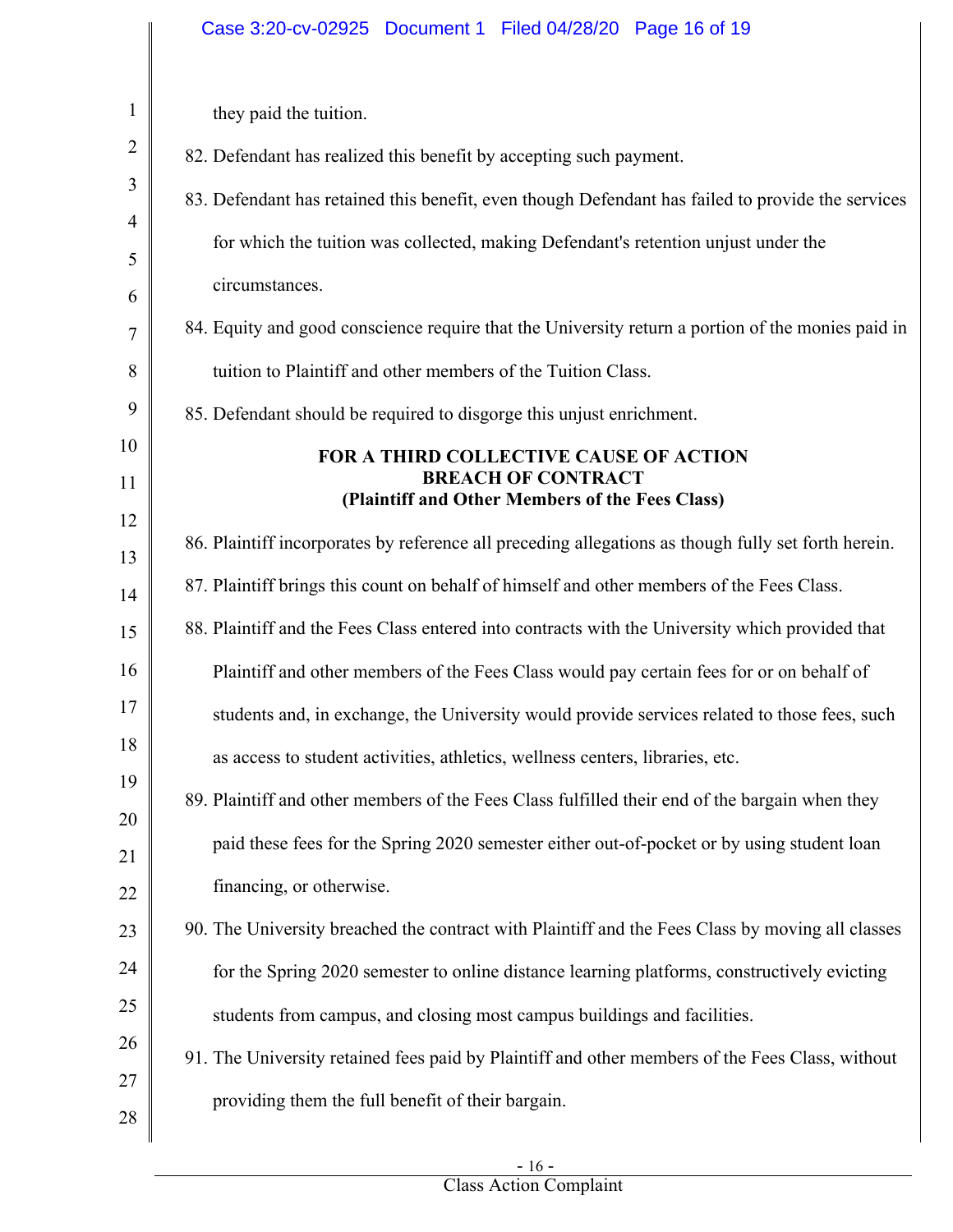# Case 3:20-cv-02925 Document 1 Filed 04/28/20 Page 17 of 19

| $\mathbf{1}$   | 92. Plaintiff and other members of the Fees Class have suffered damage as a direct and                                        |
|----------------|-------------------------------------------------------------------------------------------------------------------------------|
| $\overline{2}$ | proximate result of Defendant's breach, including but not limited to being deprived of the                                    |
| 3              | value of the benefits and services the fees were intended to cover.                                                           |
| 4<br>5         | 93. As a direct and proximate result of Defendant's breach, Plaintiff and the Fees Class are                                  |
| 6              | legally and equitably entitled to damages, to be decided by the trier of fact in this action, to                              |
| 7              | include but not be limited to disgorgement of the pro-rata amount of fees that was collected                                  |
| 8              | but for which services were not provided.                                                                                     |
| 9<br>10        | <b>FOR A FOURTH COLLECTIVE CAUSE OF ACTION</b><br><b>UNJUST ENRICHMENT</b><br>(Plaintiff and Other Members of the Fees Class) |
| 11             | 94. Plaintiff incorporates by reference all preceding allegations as though fully set forth herein.                           |
| 12             | 95. Plaintiff brings this count on behalf of himself and other members of the Fees Class.                                     |
| 13             | 96. The University has received a benefit at the expense of Plaintiff and other members of the                                |
| 14             | Fees Class to which it is not entitled.                                                                                       |
| 15<br>16       | 97. Plaintiff and other members of the Fees Class paid substantial student fees for on campus                                 |
| 17             | benefits and services and did not receive the full benefit of the bargain.                                                    |
| 18             | 98. Plaintiff and other members of the Fees Class conferred this benefit on Defendant when they                               |
| 19             | paid the fees.                                                                                                                |
| 20             | 99. Defendant has realized this benefit by accepting such payment.                                                            |
| 21             |                                                                                                                               |
| 22             | 100.<br>Defendant has retained this benefit, even though Defendant has failed to provide the                                  |
| 23<br>24       | services for which the fees were collected, making Defendant's retention unjust under the                                     |
| 25             | circumstances.                                                                                                                |
| 26             | 101.<br>Equity and good conscience require that the University return a pro-rata portion of                                   |
| 27             | the monies paid in fees to Plaintiff and other members of the Fees Class.                                                     |
| 28             | 102.<br>Defendant should be required to disgorge this unjust enrichment.                                                      |
|                |                                                                                                                               |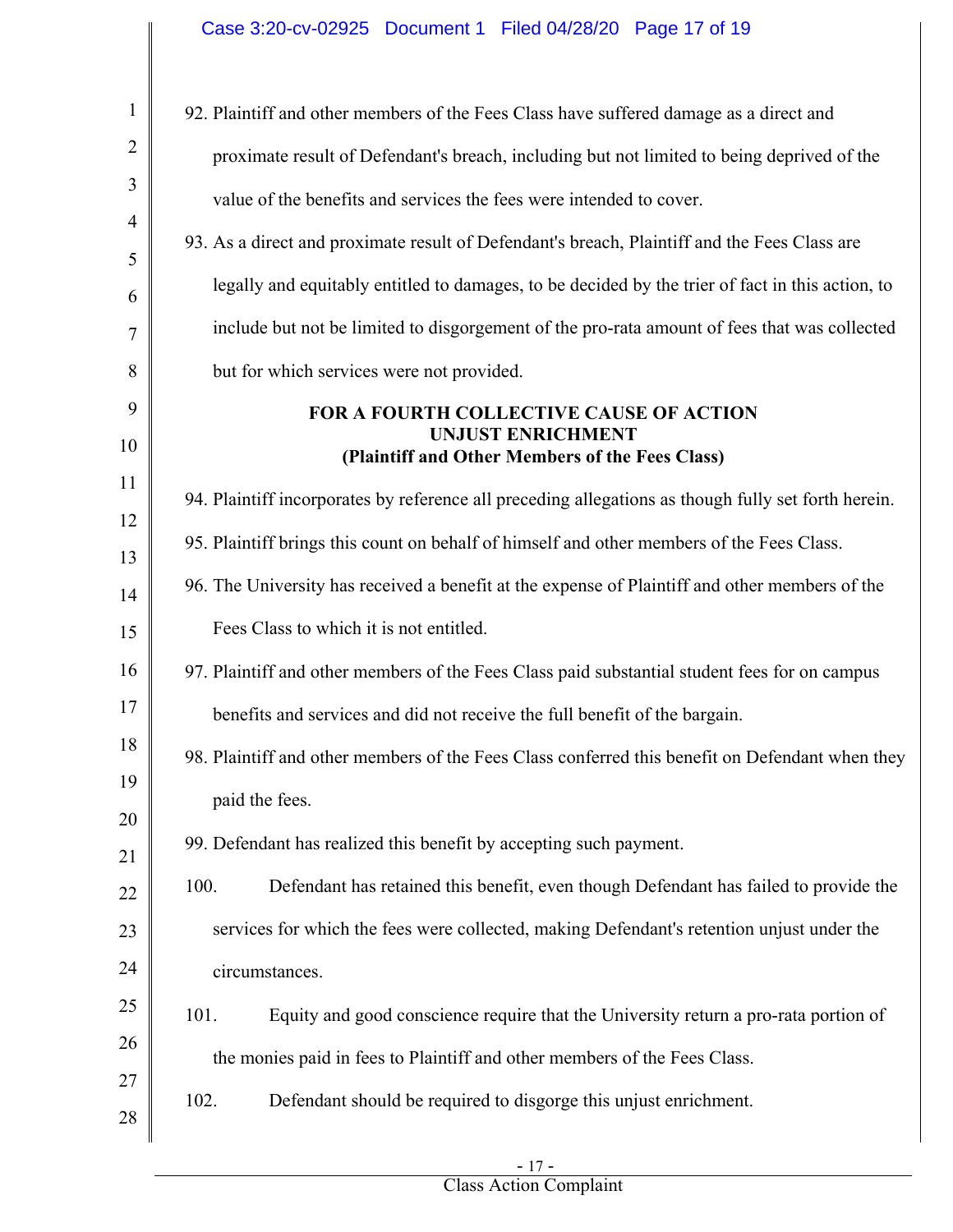|                | Case 3:20-cv-02925 Document 1 Filed 04/28/20 Page 18 of 19                                            |
|----------------|-------------------------------------------------------------------------------------------------------|
|                |                                                                                                       |
| 1              | <b>PRAYER FOR RELIEF</b>                                                                              |
| $\overline{2}$ |                                                                                                       |
| 3              | WHEREFORE, Plaintiff, individually and on behalf of members of the Classes, pray for                  |
| $\overline{4}$ | judgment in their favor and against Defendant as follows:                                             |
| 5              | Certifying the Classes as proposed herein, designating Plaintiff as Class<br>a.                       |
| 6              | representative, and appointing undersigned counsel as Class Counsel;                                  |
| 7              | Declaring that Defendant is financially responsible for notifying the Class members<br>$\mathbf{b}$ . |
| 8              | of the pendency of this action;                                                                       |
| 9<br>10        | Declaring that Defendant has wrongfully kept monies paid for tuition and fees;<br>$\mathbf{c}$ .      |
| 11             | Requiring that Defendant disgorge amounts wrongfully obtained for tuition and fees;<br>d.             |
| 12             | Awarding injunctive relief as permitted by law or equity, including enjoining<br>e.                   |
| 13             | Defendant from retaining the pro-rated, unused monies paid for tuition and fees;                      |
| 14             | f.<br>Scheduling a trial by jury in this action;                                                      |
| 15             | Awarding Plaintiff's reasonable attorney's fees, costs and expenses, as permitted by<br>g.            |
| 16             |                                                                                                       |
| 17             | law;                                                                                                  |
| 18             | Awarding pre and post judgment interest on any amounts awarded, as permitted by<br>h.                 |
| 19             | law; and                                                                                              |
| 20             | Awarding such other and further relief as may be just and proper.<br>$\mathbf{i}$ .                   |
| 21             | <b>DEMAND FOR JURY TRIAL</b>                                                                          |
| 22             | Pursuant to Rule 38 of the Federal Rules of Civil Procedure, Plaintiff demands trial by jury          |
| 23             | in this action of all issues so triable.                                                              |
| 24             |                                                                                                       |
| 25             |                                                                                                       |
| 26<br>27       |                                                                                                       |
| 28             |                                                                                                       |
|                |                                                                                                       |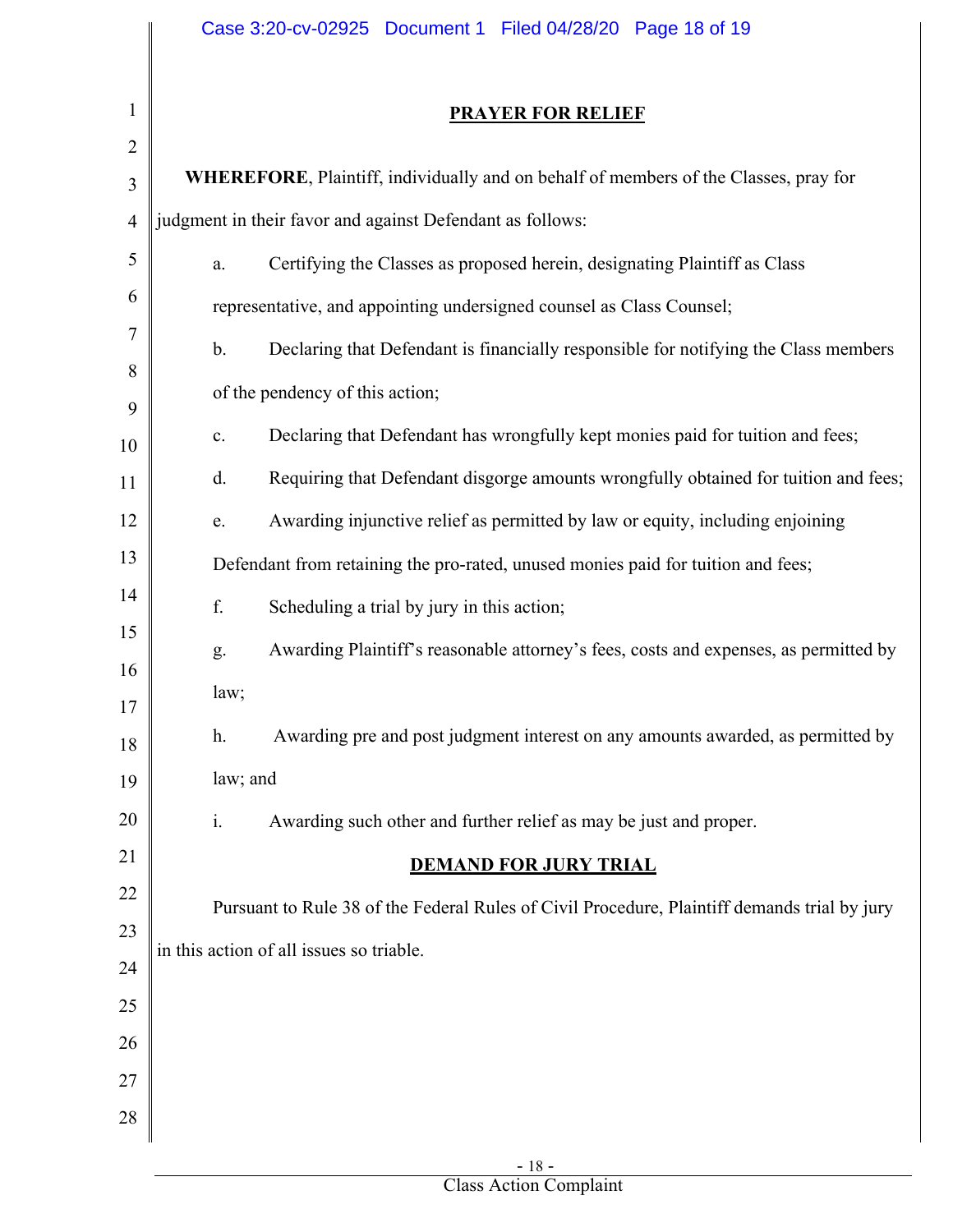|                | Case 3:20-cv-02925 Document 1 Filed 04/28/20 Page 19 of 19                                            |
|----------------|-------------------------------------------------------------------------------------------------------|
|                |                                                                                                       |
| 1              | Respectfully Submitted,                                                                               |
| $\overline{2}$ | <b>BOHREN LAW</b>                                                                                     |
| 3              |                                                                                                       |
| $\overline{4}$ | John Chitin Bohr                                                                                      |
| 5              |                                                                                                       |
| 6              | John C. Bohren                                                                                        |
| 7              | CA State Bar No. 295292<br><b>Bohren</b> Law                                                          |
|                | 501 W. Broadway Suite 800                                                                             |
| 8              | San Diego CA 92101                                                                                    |
| 9              | $(619)$ 433-2803                                                                                      |
| 10             | yanni@bohrenlaw.com                                                                                   |
|                | ANASTOPOULO LAW FIRM, LLC                                                                             |
| 11             |                                                                                                       |
| 12             | Eric M. Poulin (pro hac vice admission pending)<br>Roy T. Willey, IV (pro hac vice admission pending) |
| 13             | 32 Ann Street                                                                                         |
|                | Charleston, SC 29403                                                                                  |
| 14             | $(843)$ 614-8888<br>eric@akimlawfirm.com                                                              |
| 15             | roy@akimlawfirm.com                                                                                   |
| 16             |                                                                                                       |
| $17$           |                                                                                                       |
| 18             | <b>ATTORNEYS FOR PLAINTIFF(S)</b>                                                                     |
| 19             | San Diego CA 92101                                                                                    |
| $20\,$         | April 28, 2020                                                                                        |
| 21             |                                                                                                       |
| 22             |                                                                                                       |
| 23             |                                                                                                       |
| 24             |                                                                                                       |
| 25             |                                                                                                       |
| 26             |                                                                                                       |
| 27             |                                                                                                       |
| $28\,$         |                                                                                                       |
|                |                                                                                                       |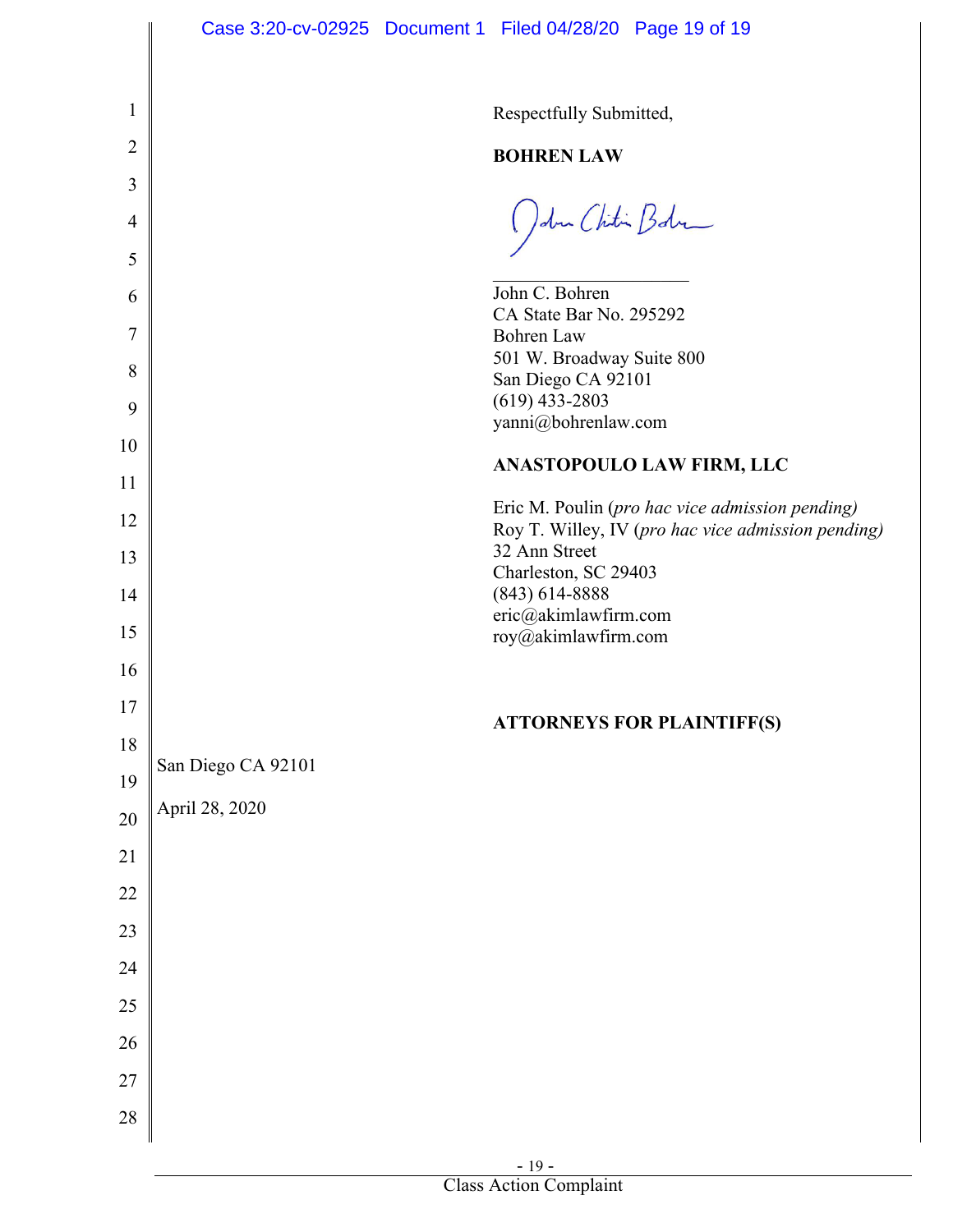## Case 3:20-cv-02925 Document 1-1 Filed 04/28/20 Page 1 of 2

SS-CAND 44 (Rev. 07/19)<br>The JS-CAND 44 civil cover sheet and the information contained herein neither replace nor supplement the filing and service of pleadings or other papers as required by law,<br>except as provided by lo

|     | <b>I. (a) PLAINTIFFS</b><br>RITTER, NOAH<br>individually and on behalf of others similarly situated           | <b>DEFENDANTS</b> |                                                                                          |                             | THE REGENTS OF THE UNIVERSITY OF CALIFORNIA |                                                                                                                    |          |            |
|-----|---------------------------------------------------------------------------------------------------------------|-------------------|------------------------------------------------------------------------------------------|-----------------------------|---------------------------------------------|--------------------------------------------------------------------------------------------------------------------|----------|------------|
|     | <b>(b)</b> County of Residence of First Listed Plaintiff <i>(EXCEPT IN U.S. PLAINTIFF CASES)</i><br>Riverside |                   | County of Residence of First Listed Defendant<br>(IN U.S. PLAINTIFF CASES ONLY)<br>NOTE: | THE TRACT OF LAND INVOLVED. |                                             | Alameda<br>IN LAND CONDEMNATION CASES, USE THE LOCATION OF                                                         |          |            |
| (c) | Attorneys (Firm Name, Address, and Telephone Number)<br>See attachment                                        |                   | Attorneys (If Known)                                                                     |                             |                                             |                                                                                                                    |          |            |
| Н.  | <b>BASIS OF JURISDICTION</b> (Place an "X" in One Box Only)                                                   |                   | (For Diversity Cases Only)                                                               |                             |                                             | <b>[III. CITIZENSHIP OF PRINCIPAL PARTIES</b> (Place an "X" in One Box for Plaintiff<br>and One Box for Defendant) |          |            |
|     |                                                                                                               |                   |                                                                                          | <b>PTF</b>                  | <b>DEF</b>                                  |                                                                                                                    | PTF      | DEF        |
|     | U.S. Government Plaintiff<br><b>Federal Question</b><br>$\mathbb{Z}^3$<br>(U.S. Government Not a Party)       |                   | Citizen of This State                                                                    | $\boldsymbol{\mathsf{x}}$ ! | 731                                         | Incorporated or Principal Place<br>of Business In This State                                                       | ా 4      | $\times^4$ |
|     | U.S. Government Defendant $\mathbf{X}_4$<br>Diversity<br>(Indicate Citizenship of Parties in Item III)        |                   | Citizen of Another State                                                                 | $\sim$ 2                    | $\sim$ 2                                    | Incorporated and Principal Place<br>of Business In Another State                                                   | $\sim$ 5 | $\sim$ 5   |
|     |                                                                                                               |                   | Citizen or Subject of a<br>Foreign Country                                               | $3^{\circ}$                 | $\frac{3}{2}$                               | Foreign Nation                                                                                                     | 6        | $\sim 6$   |

### IV. NATURE OF SUIT *(Place an "X" in One Box On!v)*

| <b>CONTRACT</b>                                                                                                                                                                                                                                                            |                                                                                                                                                                                                                                                              | <b>TORTS</b>                                                                                                                                                                                                                                                                                                  | <b>FORFEITURE/PENALTY</b>                                                                                                                                                                                                                                             | <b>BANKRUPTCY</b>                                                                                                                                                                                                         | <b>OTHER STATUTES</b>                                                                                                                                                                                                                                                                                                                                                                                                                                                                                                                                                                                |
|----------------------------------------------------------------------------------------------------------------------------------------------------------------------------------------------------------------------------------------------------------------------------|--------------------------------------------------------------------------------------------------------------------------------------------------------------------------------------------------------------------------------------------------------------|---------------------------------------------------------------------------------------------------------------------------------------------------------------------------------------------------------------------------------------------------------------------------------------------------------------|-----------------------------------------------------------------------------------------------------------------------------------------------------------------------------------------------------------------------------------------------------------------------|---------------------------------------------------------------------------------------------------------------------------------------------------------------------------------------------------------------------------|------------------------------------------------------------------------------------------------------------------------------------------------------------------------------------------------------------------------------------------------------------------------------------------------------------------------------------------------------------------------------------------------------------------------------------------------------------------------------------------------------------------------------------------------------------------------------------------------------|
| 110 Insurance<br>120 Marine<br>130 Miller Act                                                                                                                                                                                                                              | <b>PERSONAL INJURY</b><br>310 Airplane<br>315 Airplane Product Liability                                                                                                                                                                                     | PERSONAL INJURY<br>365 Personal Injury - Product<br>Liability                                                                                                                                                                                                                                                 | 625 Drug Related Seizure of<br>Property 21 USC § 881<br>690 Other                                                                                                                                                                                                     | 422 Appeal 28 USC § 158<br>423 Withdrawal 28 USC<br>§ 157                                                                                                                                                                 | 375 False Claims Act<br>376 Qui Tam (31 USC<br>\$3729(a)                                                                                                                                                                                                                                                                                                                                                                                                                                                                                                                                             |
| 140 Negotiable Instrument<br>150 Recovery of<br>Overpayment Of<br>Veteran's Benefits<br>151 Medicare Act<br>152 Recovery of Defaulted<br><b>Student Loans (Excludes</b><br>Veterans)<br>153 Recovery of<br>Overpayment<br>of Veteran's Benefits<br>160 Stockholders' Suits | 320 Assault, Libel & Slander<br>330 Federal Employers'<br>Liability<br>340 Marine<br>345 Marine Product Liability<br>350 Motor Vehicle<br>355 Motor Vehicle Product<br>Liability<br>360 Other Personal Injury<br>362 Personal Injury -Medical<br>Malpractice | 367 Health Care/<br><b>Pharmaceutical Personal</b><br><b>Injury Product Liability</b><br>368 Asbestos Personal Injury<br><b>Product Liability</b><br><b>PERSONAL PROPERTY</b><br>370 Other Fraud<br>371 Truth in Lending<br>380 Other Personal Property<br>Damage<br>385 Property Damage Product<br>Liability | <b>LABOR</b><br>710 Fair Labor Standards Act<br>720 Labor/Management<br><b>Relations</b><br>740 Railway Labor Act<br>751 Family and Medical<br>Leave Act<br>790 Other Labor Litigation<br>791 Employee Retirement<br><b>Income Security Act</b><br><b>IMMIGRATION</b> | <b>PROPERTY RIGHTS</b><br>820 Copyrights<br>830 Patent<br>835 Patent-Abbreviated New<br>Drug Application<br>840 Trademark<br><b>SOCIAL SECURITY</b><br>861 HIA (1395ff)<br>862 Black Lung (923)<br>863 DIWC/DIWW (405(g)) | 400 State Reapportionment<br>410 Antitrust<br>430 Banks and Banking<br>450 Commerce<br>460 Deportation<br>470 Racketeer Influenced &<br><b>Corrupt Organizations</b><br>480 Consumer Credit<br>485 Telephone Consumer<br><b>Protection Act</b><br>490 Cable/Sat TV<br>850 Securities/Commodities/<br>Exchange<br>890 Other Statutory Actions<br>891 Agricultural Acts<br>893 Environmental Matters<br>895 Freedom of Information<br>Act<br>896 Arbitration<br>899 Administrative Procedure<br>Act/Review or Appeal of<br><b>Agency Decision</b><br>950 Constitutionality of State<br><b>Statutes</b> |
| X 190 Other Contract<br>195 Contract Product Liability<br>196 Franchise<br><b>REAL PROPERTY</b><br>210 Land Condemnation<br>220 Foreclosure<br>230 Rent Lease & Ejectment<br>240 Torts to Land<br>245 Tort Product Liability<br>290 All Other Real Property                | <b>CIVIL RIGHTS</b><br>440 Other Civil Rights<br>441 Voting<br>442 Employment<br>443 Housing/<br>Accommodations<br>445 Amer. w/Disabilities-<br>Employment<br>446 Amer. w/Disabilities-Other<br>448 Education                                                | <b>PRISONER PETITIONS</b><br><b>HABEAS CORPUS</b><br>463 Alien Detainee<br>510 Motions to Vacate<br>Sentence<br>530 General<br>535 Death Penalty<br><b>OTHER</b><br>ki k<br>540 Mandamus & Other<br>550 Civil Rights<br>555 Prison Condition<br>560 Civil Detainee-<br>Conditions of<br>Confinement           | 462 Naturalization<br>Application<br>465 Other Immigration<br>Actions                                                                                                                                                                                                 | 864 SSID Title XVI<br>$865$ RSI (405(g))<br>FEDERAL TAX SUITS.<br>870 Taxes (U.S. Plaintiff or<br>Defendant)<br>871 IRS-Third Party 26 USC<br>§ 7609                                                                      |                                                                                                                                                                                                                                                                                                                                                                                                                                                                                                                                                                                                      |

V. ORIGIN *(Place an "X" in One Box On(v)* 

| Original   | Removed from | Remanded from   | Reinstated or | Fransferred from                  | Multidistrict       | Multidistrict          |
|------------|--------------|-----------------|---------------|-----------------------------------|---------------------|------------------------|
| Proceeding | State Court  | Appellate Court | Reopened      | Another District (specify)<br>. . | Litigation-Transfer | Litigation-Direct File |

|      | CAUSE OF<br><b>ACTION</b> | Cite the U.S. Civil Statute under which you are filing (Do not cite jurisdictional statutes unless diversity):<br>Class Action Fairness Act 28 U.S.C. § 1332(d) | <u> 1993 - Samuel Albert III, menggunakan pada pada salah salah salah salah salah salah salah salah salah salah</u> | and a strikker in the start of the control of the control of the control of the control of the control of the |
|------|---------------------------|-----------------------------------------------------------------------------------------------------------------------------------------------------------------|---------------------------------------------------------------------------------------------------------------------|---------------------------------------------------------------------------------------------------------------|
|      |                           | Brief description of cause:<br>Defendant closed campuses but did not refund tuition, fees and other costs to class members                                      |                                                                                                                     |                                                                                                               |
| VII. |                           | <b>REQUESTED IN A CHECK IF THIS IS A CLASS ACTION</b><br>$\mathbf{u}$                                                                                           | <b>DEMANDS</b><br>in a music attented to the                                                                        | CHECK YES only if demanded in complaint:<br><b><i>ITINII BELLIB</i></b><br>dealers.                           |

### UNDER RULE 23, Fed. R. Civ. P. **JURY DEMAND: COMPLAINT:**  $\times$  Yes No...

VIII. RELATED CASE(S), **JUDGE REPORT OF STATE OF STATE OF STATE OF STATE OF STATE OF STATE OF STATE OF STATE OF STATE OF ST** IF ANY *(See instructions)*:

DOCKET NUMBER

## IX. DIVISIONAL ASSIGNMENT (Civil Local Rule 3-2) (Place an "X" in One Box Only) & SAN FRANCISCO/OAKLAND

## SAN JOSE **EUREKA-MCKINLEYVILLE**

e Xel

yaw

| DATE | 04/28/2020 |  |
|------|------------|--|
|      |            |  |

DATE 04/28/2020 SIGNATURE OF ATTORNEY OF RECORD

Jech

ίŵ,

egyari

San Bar